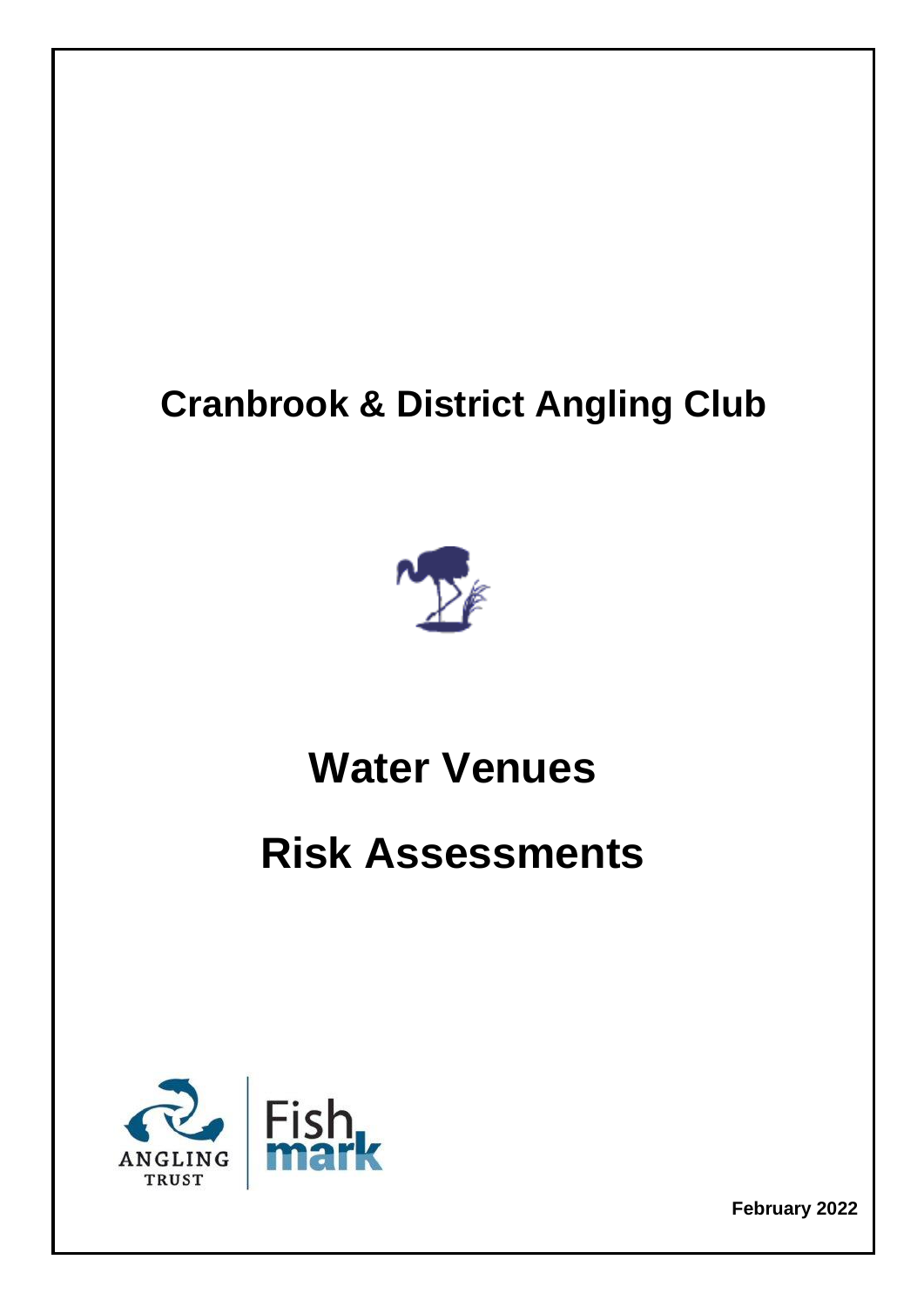|   |                 | Cranbrook and District Angling Club |                           |         |         |                              | <b>RISK ASSESSMENT FORM</b>            |                                     |                  |              |  |  |
|---|-----------------|-------------------------------------|---------------------------|---------|---------|------------------------------|----------------------------------------|-------------------------------------|------------------|--------------|--|--|
| M |                 | Venue: Saw Lodge Farm Lakes         |                           |         |         |                              | Assessor: Dave Sherwood TechlOSH IMaPS | Date: February 2022                 | Assessment No: 1 |              |  |  |
|   | <b>Activity</b> | <b>Hazards</b>                      | <b>Persons</b><br>at Risk | $(1-5)$ | $(1-5)$ | <b>Risk</b><br><b>Rating</b> | <b>Current Controls</b>                | <b>Further controls required</b>    |                  | <b>Score</b> |  |  |
|   |                 | <i>Mobielos</i>                     |                           |         |         |                              |                                        | Care to he narked in decianated car |                  |              |  |  |

|   | <b>Activity</b>                   | <b>Hazards</b>                                                                       | <b>Persons</b><br>at Risk                 | <b>Severity</b><br>$(1-5)$ | .ikelihood<br>$(1-5)$ | <b>Risk</b><br><b>Rating</b> | <b>Current Controls</b>                                                                                                                                                                                                                                                                                                     | <b>Further controls required</b>                                                                                                                                                                                                                        | <b>By</b><br>whom                            | <b>Residual Risk</b><br><b>Score</b> |
|---|-----------------------------------|--------------------------------------------------------------------------------------|-------------------------------------------|----------------------------|-----------------------|------------------------------|-----------------------------------------------------------------------------------------------------------------------------------------------------------------------------------------------------------------------------------------------------------------------------------------------------------------------------|---------------------------------------------------------------------------------------------------------------------------------------------------------------------------------------------------------------------------------------------------------|----------------------------------------------|--------------------------------------|
|   | Access &<br>egress                | Vehicles<br>Slips and trips<br>Unauthorised access<br>Barbed wire<br>Electric fences | <b>Members</b><br>/ guests /<br>residents | 4                          | $\overline{2}$        | 8                            | 1. Keep to paths and tracks<br>2. Wear suitable footwear<br>3. Dead slow speed limit<br>4. Close gates behind you                                                                                                                                                                                                           | Cars to be parked in designated car<br>parks.<br>Extra care needed during wet<br>weather as tracks and banks become<br>muddy and slippery.                                                                                                              | Member<br>guests                             |                                      |
|   | Infection                         | Rats<br>Weils disease<br>Contamination<br>Cuts                                       | <b>Members</b><br>/ guests                | $\overline{A}$             | $\overline{2}$        | 8                            | 1. Good personal hygiene required<br>2. Cuts and wounds must be cleaned and covered<br>immediately                                                                                                                                                                                                                          | Members advised to always carry a<br>First Aid kit                                                                                                                                                                                                      | $\overline{\phantom{0}}$<br>Member<br>guests |                                      |
|   | Falls<br>Drowning                 | Corroded banks                                                                       | Members<br>/ guests                       | 5                          | 3                     | 15                           | 1. Keep away from bank edges<br>2. Be aware of bank corrosion at your swim<br>3. Children to be supervised at all times<br>4. Carry mobile phone for use in emergencies                                                                                                                                                     | Report unsafe bank areas<br>Take extra care near bankside during<br>wet weather.                                                                                                                                                                        | Member<br>guests                             | 10                                   |
|   | Working<br>farm                   | Livestock<br>Machinery                                                               | <b>Members</b><br>/ guests                | 5                          | 3                     | 15                           | 1. Keep to paths and tracks<br>2. Do not enter farm buildings<br>3. Do not approach farm animals<br>4. Close all gates                                                                                                                                                                                                      | Children to be supervised at all times                                                                                                                                                                                                                  | Member<br>guests                             |                                      |
|   | Visitina<br>venues and<br>Fishing | COVID <sub>19</sub>                                                                  | <b>Members</b><br>/ guests                | 5                          | 4                     | 20                           | 1. Keep a social distance at all times – minimum 2 metres<br>2. Increase hand washing, both before and after visiting<br>venues and touching gates/padlocks.<br>3. Carry and use hand sanitiser regularly.<br>4. Travel alone to venues in own vehicles where possible.<br>5. Strict compliance with Angling Trust guidance | Stay at home if you or anyone in your<br>household have had coronavirus<br>symptoms (New cough, high<br>temperature and loss of smell) in the<br>last 14 days or if you have been told<br>to self-isolate by a Doctor or the Test<br>and Trace service. | guests<br>Member /                           | 10                                   |
| 6 |                                   |                                                                                      |                                           |                            |                       |                              |                                                                                                                                                                                                                                                                                                                             |                                                                                                                                                                                                                                                         |                                              |                                      |

## **RISK ASSESSMENT KEY**

| Severity                                      |  | Likelihood          |  |  |
|-----------------------------------------------|--|---------------------|--|--|
| Fatality                                      |  | Certain or imminent |  |  |
| Major injury, disabling illness, major damage |  | Very likely         |  |  |
| Lost time injury, illness, damage             |  | May happen          |  |  |
| Minor injury, minor damage                    |  | Unlikely            |  |  |
| Delay only                                    |  | Very unlikely       |  |  |

| <b>VERY HIGH Risk</b> | $20 - 25$                | <b>Immediate action required</b> to stop the activity or reduce the risk          |  |  |
|-----------------------|--------------------------|-----------------------------------------------------------------------------------|--|--|
| <b>HIGH Risk</b>      | $12 - 19$                | Urgent action required, as soon as practicable and within two weeks at the latest |  |  |
| <b>MEDIUM Risk</b>    | 8 – 11                   | Keep under regular review and investigate further measures to reduce the risk     |  |  |
| <b>LOW Risk</b>       | $\overline{\phantom{a}}$ | Acceptable risk                                                                   |  |  |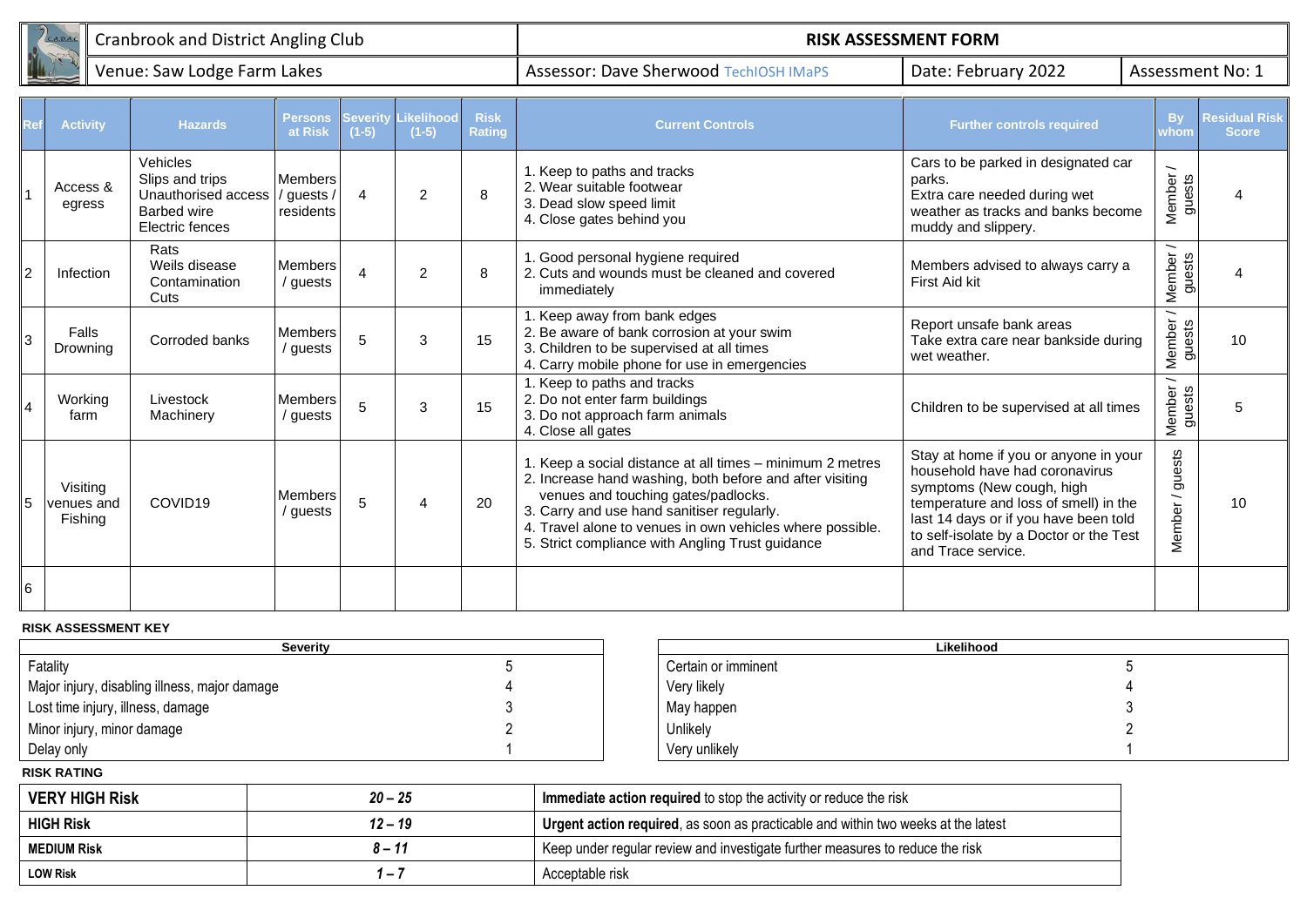|                |                                      | <b>Cranbrook and District Angling Club</b>                                         |                                         |                   |                            |                              | <b>RISK ASSESSMENT FORM</b>                                                                                                                                                                                                                                                                                                                                                                                                                                                                                                                                                            |                                                                                  |                      |                                      |  |  |  |
|----------------|--------------------------------------|------------------------------------------------------------------------------------|-----------------------------------------|-------------------|----------------------------|------------------------------|----------------------------------------------------------------------------------------------------------------------------------------------------------------------------------------------------------------------------------------------------------------------------------------------------------------------------------------------------------------------------------------------------------------------------------------------------------------------------------------------------------------------------------------------------------------------------------------|----------------------------------------------------------------------------------|----------------------|--------------------------------------|--|--|--|
|                |                                      | Venue: Windsurf Pit, Lydd                                                          |                                         |                   |                            |                              | <b>Assessor: Dave Sherwood TechIOSH ImaPS</b>                                                                                                                                                                                                                                                                                                                                                                                                                                                                                                                                          | Date: February 2022                                                              |                      | Assessment No: 2                     |  |  |  |
|                | <b>Activity</b>                      | <b>Hazards</b>                                                                     | <b>Persons</b><br>at Risk               | everit<br>$(1-5)$ | <b>ikelihoo</b><br>$(1-5)$ | <b>Risk</b><br><b>Rating</b> | <b>Current Controls</b>                                                                                                                                                                                                                                                                                                                                                                                                                                                                                                                                                                | <b>Further controls required</b>                                                 | <b>By</b><br>$w$ hom | <b>Residual Risk</b><br><b>Score</b> |  |  |  |
| $\mathbf{1}$   | Access &<br>egress                   | Vehicles<br>Slips and trips<br>Unauthorised<br>access<br><b>Barbed wire</b>        | <b>Members</b><br>guests /<br>residents | $\overline{4}$    | $\overline{2}$             | 8                            | 1. Keep to paths and tracks<br>2. Wear suitable footwear<br>3. Dead slow speed limit<br>4. Cars to be parked in designated car parks<br>5. Do not walk along Herons Park access road                                                                                                                                                                                                                                                                                                                                                                                                   | None                                                                             | Member /<br>guests   | Δ                                    |  |  |  |
| $\overline{c}$ | Infection                            | Weils disease<br>Contamination<br>Cuts                                             | <b>Members</b><br>guests                | $\overline{4}$    | $\overline{2}$             | 8                            | 1. Good personal hygiene required<br>2. Cuts and wounds must be cleaned and covered<br>immediately                                                                                                                                                                                                                                                                                                                                                                                                                                                                                     | Members advised to always carry a<br>First Aid kit                               | Member<br>/ guests   | $\overline{A}$                       |  |  |  |
| $\mathbf 3$    | Falls<br>Drowning                    | Corroded banks                                                                     | <b>Members</b><br>quests                | 5                 | 3                          | 15                           | 1. Keep away from bank edges<br>2. Be aware of bank corrosion at your swim<br>3. Children to be supervised at all times<br>4. Carry mobile phone for use in emergencies                                                                                                                                                                                                                                                                                                                                                                                                                | Report unsafe bank areas<br>Take extra care near bankside<br>during wet weather. | Member<br>/ guests   | 10                                   |  |  |  |
| $\overline{4}$ | Contact<br>with water                | Blue / Green algae                                                                 | <b>Members</b><br>guests                | $\overline{4}$    | 3                          | 12                           | 1. Avoid fishing into the wind (algae scum will form on the<br>shoreline of swim), fish with wind coming over your back<br>2. Use antibacterial wipes after touching fish, nets or water.<br>3. Do not eat drink or smoke unless you have thoroughly<br>cleaned your hands first.<br>4. Avoid contact with algal scum and the water close to it.<br>5. Thoroughly clean and dry your nets after use.                                                                                                                                                                                   | None                                                                             | Member / guests      |                                      |  |  |  |
| 5              | Juniors'<br>night<br>fishing         | Unauthorised<br>access<br>Falls<br>Drowning                                        | <b>Members</b><br>quests                | $\overline{4}$    | 3                          | 12                           | 1. Junior members must be accompanied by a parent or a<br>nominated guardian, over the age of 18 if fishing at night                                                                                                                                                                                                                                                                                                                                                                                                                                                                   | None                                                                             | Member<br>/ guests   | $\overline{A}$                       |  |  |  |
| 6              | Visiting<br>venues<br>and<br>Fishing | COVID19                                                                            | <b>Members</b><br>guests                | 5                 | Δ                          | 20                           | Stay at home if you or anyone in<br>1. Keep a social distance at all times - minimum 2 metres<br>your household have had<br>2. Increase hand washing, both before and after visiting<br>coronavirus symptoms (New cough,<br>venues and touching gates/padlocks.<br>high temperature and loss of smell)<br>3. Carry and use hand sanitiser regularly.<br>in the last 14 days or if you have<br>4. Travel alone to venues in own vehicles where possible.<br>been told to self-isolate by a Doctor<br>5. Strict compliance with Angling Trust guidance<br>or the Test and Trace service. |                                                                                  | Member /<br>guests   | 10                                   |  |  |  |
|                | <b>RISK ASSESSMENT KEY</b>           |                                                                                    | <b>Severity</b>                         |                   |                            |                              |                                                                                                                                                                                                                                                                                                                                                                                                                                                                                                                                                                                        | Likelihood                                                                       |                      |                                      |  |  |  |
|                | Fatality                             | Major injury, disabling illness, major damage<br>Lost time injury, illness, damage |                                         |                   |                            |                              | Certain or imminent<br>Very likely<br>May happen                                                                                                                                                                                                                                                                                                                                                                                                                                                                                                                                       |                                                                                  | 5                    |                                      |  |  |  |

| Verv unlikelv | $\sim$<br>Delay only |
|---------------|----------------------|
|---------------|----------------------|

**RISK RATING**

| <b>VERY HIGH Risk</b> | $20 - 25$                                                                                      | Immediate action required to stop the activity or reduce the risk             |  |
|-----------------------|------------------------------------------------------------------------------------------------|-------------------------------------------------------------------------------|--|
| <b>HIGH Risk</b>      | Urgent action required, as soon as practicable and within two weeks at the latest<br>$12 - 19$ |                                                                               |  |
| MEDIUM Risk           | 8 – 11                                                                                         | Keep under regular review and investigate further measures to reduce the risk |  |
| <b>LOW Risk</b>       | $\overline{\phantom{0}}$                                                                       | Acceptable risk                                                               |  |

Minor injury, minor damage 2 Unlikely 2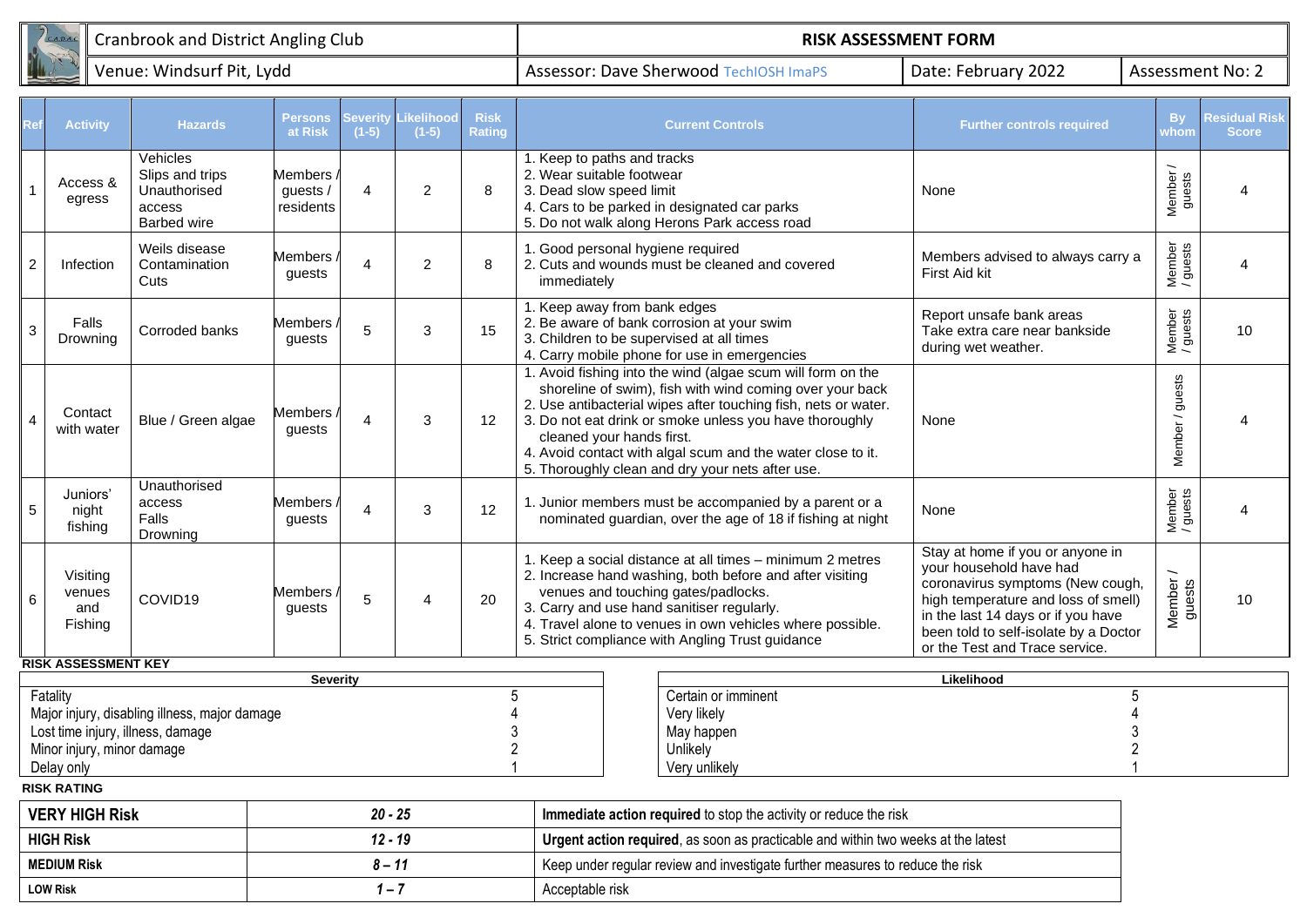| <b>Cranbrook and District Angling Club</b><br>C.A.D.A.                                                                                                           |                                   |                                                                       |                          |                    |                      |                              | <b>RISK ASSESSMENT FORM</b>                                                                               |                                                                                                                                                                                                                                                                                                                                                                                                                |                                                                                                                                                                                                                                                      |                    |                                      |  |  |
|------------------------------------------------------------------------------------------------------------------------------------------------------------------|-----------------------------------|-----------------------------------------------------------------------|--------------------------|--------------------|----------------------|------------------------------|-----------------------------------------------------------------------------------------------------------|----------------------------------------------------------------------------------------------------------------------------------------------------------------------------------------------------------------------------------------------------------------------------------------------------------------------------------------------------------------------------------------------------------------|------------------------------------------------------------------------------------------------------------------------------------------------------------------------------------------------------------------------------------------------------|--------------------|--------------------------------------|--|--|
|                                                                                                                                                                  |                                   | Venue: Darwell Reservoir                                              |                          |                    |                      |                              |                                                                                                           | <b>Assessor: Dave Sherwood TechIOSH IMaPS</b>                                                                                                                                                                                                                                                                                                                                                                  | Date: February 2022                                                                                                                                                                                                                                  | Assessment No: 3   |                                      |  |  |
|                                                                                                                                                                  | <b>Activity</b>                   | <b>Hazards</b>                                                        | Persons<br>at Risk       | everity<br>$(1-5)$ | .ikelihoo<br>$(1-5)$ | <b>Risk</b><br><b>Rating</b> |                                                                                                           | <b>Current Controls</b>                                                                                                                                                                                                                                                                                                                                                                                        | <b>Further controls required</b>                                                                                                                                                                                                                     | <b>By</b><br>whom  | <b>Residual Risk</b><br><b>Score</b> |  |  |
| $\mathbf{1}$                                                                                                                                                     | Access &<br>egress                | Vehicles<br>Slips and trips<br><b>Barbed wire</b><br>Slopes           | Members<br>guests        | 3                  | $\overline{c}$       | 6                            | Keep to paths and tracks<br>2.<br>Wear suitable footwear<br>Dead slow speed limit<br>3.<br>4.<br>5.<br>6. | Cars to be parked in designated car park<br>No access to Southern bank<br>Do not fish from concrete dam slope when wet                                                                                                                                                                                                                                                                                         | None                                                                                                                                                                                                                                                 | Member /<br>guests | 3                                    |  |  |
| $\boldsymbol{2}$                                                                                                                                                 | Infection                         | Weils disease<br>Contamination<br>Cuts                                | Members<br>guests        | $\overline{4}$     | $\overline{2}$       | 8                            |                                                                                                           | 1. Good personal hygiene required<br>2. Cuts and wounds must be cleaned and covered immediately                                                                                                                                                                                                                                                                                                                | Members advised to always carry a First<br>Aid kit                                                                                                                                                                                                   | Member<br>/ guests | $\boldsymbol{\Lambda}$               |  |  |
| $\sqrt{3}$                                                                                                                                                       | Falls<br>Drowning                 | <b>Boats</b><br>Concrete slope                                        | Members<br>guests        | 5                  | 3                    | 15                           | 2.<br>3.<br>4.                                                                                            | Keep away from bank edges<br>Children to be supervised at all times<br>Boats to be used by adult members only<br>Carry mobile phone for use in emergencies                                                                                                                                                                                                                                                     | Refer to additional boat use safety<br>guidance document                                                                                                                                                                                             | Member<br>/ guests | 10                                   |  |  |
| $\overline{4}$                                                                                                                                                   | Boat use                          | <b>Manual Handling</b><br>Slips / trips<br>Deep water<br>Lone fishing | <b>Members</b><br>guests | 5                  | 4                    | 20                           | read and understood<br>3.<br>4.<br>5.<br>Avoid lone fishing<br>6.<br>7.<br>Sign in and out<br>8.<br>9.    | Ensure additional specific boat use safety guidance document is<br>2. Book boat with bailiff Trevor McGregor and make sure friend /<br>family member knows where you are & when you will return.<br>Carry mobile phone & make sure you have CADAC contacts<br>Do not use boats in windy conditions<br>Check ALL equipment before use<br>ALWAYS wear a life jacket<br>Report any incidents or equipment defects | Boat use training attendance                                                                                                                                                                                                                         | Member / guests    | 12                                   |  |  |
| $\sqrt{5}$                                                                                                                                                       | Security                          | Unauthorised<br>access<br>Animals                                     | Members<br>guests        | 3                  | $\overline{2}$       | 6                            | 3.<br>Close field gate                                                                                    | Do not approach the animals (sheep, deer etc)<br>2. Keep main gates padlocked at all times<br>4. Report any suspicious persons                                                                                                                                                                                                                                                                                 | None                                                                                                                                                                                                                                                 | Member<br>/ guests | 3                                    |  |  |
| 6                                                                                                                                                                | Visiting<br>venues and<br>Fishing | COVID19                                                               | Members<br>guests        | 5                  | 4                    | 20                           | touching gates/padlocks.                                                                                  | 1. Keep a social distance at all times - minimum 2 metres<br>2. Increase hand washing, both before and after visiting venues and<br>3. Carry and use hand sanitiser regularly.<br>4. Travel alone to venues in own vehicles where possible.<br>5. Strict compliance with Angling Trust guidance                                                                                                                | Stay at home if you or anyone in your<br>household have had coronavirus<br>symptoms (New cough, high temperature<br>and loss of smell) in the last 14 days or if<br>you have been told to self-isolate by a<br>Doctor or the Test and Trace service. | Member /<br>guests | 10                                   |  |  |
|                                                                                                                                                                  | <b>RISK ASSESSMENT KEY</b>        |                                                                       | <b>Severity</b>          |                    |                      |                              |                                                                                                           |                                                                                                                                                                                                                                                                                                                                                                                                                | Likelihood                                                                                                                                                                                                                                           |                    |                                      |  |  |
| Fatality<br>Major injury, disabling illness, major damage<br>Lost time injury, illness, damage<br>Minor injury, minor damage<br>Delay only<br><b>RISK RATING</b> |                                   |                                                                       |                          |                    |                      |                              | 5                                                                                                         | 5<br>Certain or imminent<br>Very likely<br>May happen<br>Unlikely<br>Very unlikely                                                                                                                                                                                                                                                                                                                             |                                                                                                                                                                                                                                                      |                    |                                      |  |  |
|                                                                                                                                                                  | <b>VERY HIGH Risk</b>             |                                                                       |                          |                    | $20 - 25$            |                              |                                                                                                           | Immediate action required to stop the activity or reduce the risk                                                                                                                                                                                                                                                                                                                                              |                                                                                                                                                                                                                                                      |                    |                                      |  |  |
|                                                                                                                                                                  | <b>HIGH Risk</b>                  |                                                                       |                          |                    | $12 - 19$            |                              |                                                                                                           | Urgent action required, as soon as practicable and within two weeks at the latest                                                                                                                                                                                                                                                                                                                              |                                                                                                                                                                                                                                                      |                    |                                      |  |  |
|                                                                                                                                                                  | <b>MEDIUM Risk</b>                |                                                                       |                          |                    | $8 - 11$             |                              | Keep under regular review and investigate further measures to reduce the risk                             |                                                                                                                                                                                                                                                                                                                                                                                                                |                                                                                                                                                                                                                                                      |                    |                                      |  |  |
| $1 - 7$<br><b>LOW Risk</b>                                                                                                                                       |                                   |                                                                       |                          |                    |                      |                              | Acceptable risk                                                                                           |                                                                                                                                                                                                                                                                                                                                                                                                                |                                                                                                                                                                                                                                                      |                    |                                      |  |  |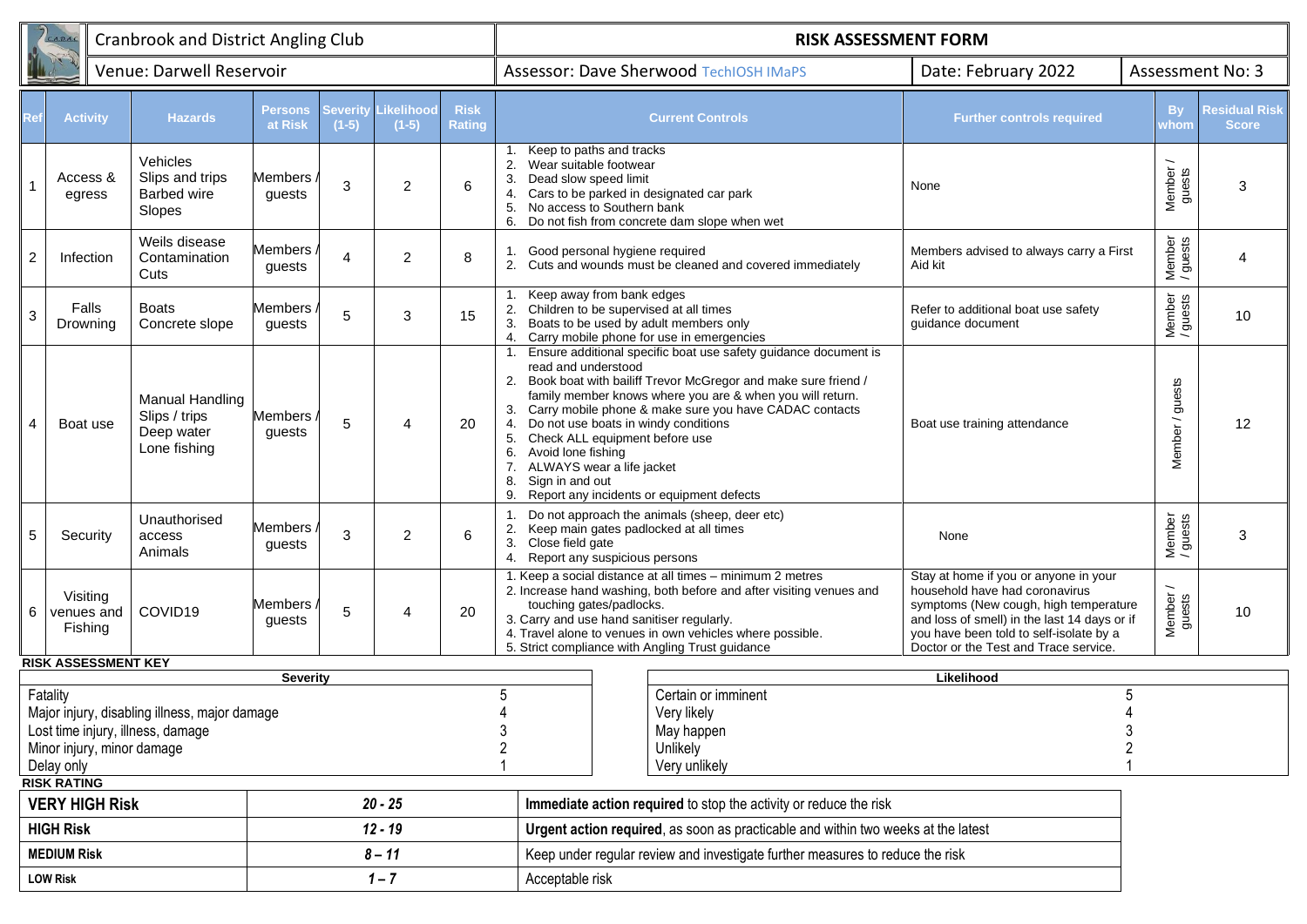| <b>THE I</b> Cranbrook and District Angling Club | <b>RISK ASSESSMENT FORM</b>                     |                     |                 |  |  |  |
|--------------------------------------------------|-------------------------------------------------|---------------------|-----------------|--|--|--|
| Venue: River Medway - Wateringbury               | <b>I Assessor: Dave Sherwood TechlOSH IMaPS</b> | Date: February 2022 | Assessment No 4 |  |  |  |

| Rei            | <b>Activity</b>                      | <b>Hazards</b>                                                | Persons<br>at Risk         | Severity<br>$(1-5)$ | Likelihood<br>$(1-5)$ | <b>Risk</b><br><b>Rating</b> | <b>Current Controls</b>                                                                                                                                                                                                                                                                                                     | <b>Further controls required</b>                                                                                                                                                                                                                        | <b>By</b><br>whom  | <b>Residual Risk</b><br><b>Score</b> |
|----------------|--------------------------------------|---------------------------------------------------------------|----------------------------|---------------------|-----------------------|------------------------------|-----------------------------------------------------------------------------------------------------------------------------------------------------------------------------------------------------------------------------------------------------------------------------------------------------------------------------|---------------------------------------------------------------------------------------------------------------------------------------------------------------------------------------------------------------------------------------------------------|--------------------|--------------------------------------|
|                | Access &<br>egress                   | Vehicles<br>Slips and trips<br>Barbed wire<br>Electric fences | Members<br>/ guests        | 3                   | $\overline{2}$        | 6                            | 1. Keep to paths and tracks<br>2. Wear suitable footwear<br>3. Dead slow speed limit when driving to your swim<br>4. Cars can be parked in designated car park just inside gate<br>5. Do not touch electric fences                                                                                                          | Extra care needed at Wateringbury<br>when it is wet as cars may get stuck<br>driving to swims.                                                                                                                                                          | Member /<br>guests | 3                                    |
| $\overline{2}$ | Infection                            | Weils disease<br>Contamination<br>Cuts<br>Giant Hog Weed      | <b>Members</b><br>/ guests | $\overline{4}$      | $\overline{2}$        | 8                            | 1. Good personal hygiene required<br>2. Cuts and wounds must be cleaned and covered<br>Members advised to always carry a<br>immediately<br>First Aid kit<br>3. Ensure you know what Giant Hog Weed looks like and<br>do not touch it                                                                                        |                                                                                                                                                                                                                                                         | Member /<br>guests |                                      |
| $\mathbf{3}$   | Falls<br>Drowning                    | High banks<br>Undercut banks                                  | Members<br>guests          | 5                   | 3                     | 15                           | 1. Keep away from bank edges as they will be high,<br>unstable and undercut<br>2. Children to be supervised at all times<br>3. Carry mobile phone for use in emergencies                                                                                                                                                    | None                                                                                                                                                                                                                                                    | Member<br>/ guests | 10                                   |
| $\overline{4}$ | Access<br>and fishing                | Horses                                                        | <b>Members</b><br>guests   | 4                   | 4                     | 16                           | 1. Keep gates closed<br>2. Do not approach the horses. Try to keep the most<br>distance possible between you and the horses.<br>3. Do not feed the horses<br>4. Keep bait and food contained                                                                                                                                | None                                                                                                                                                                                                                                                    | Member /<br>guests | 8                                    |
| 5              | Juniors'<br>night<br>fishing         | Unauthorised<br>access<br>Falls<br>Drowning                   | <b>Members</b><br>guests   | 4                   | 3                     | 12                           | 1. Junior members must be accompanied by a parent or a<br>nominated guardian, over the age of 18 if fishing at night                                                                                                                                                                                                        | None                                                                                                                                                                                                                                                    | Member<br>/ guests | Δ                                    |
| 6              | Visiting<br>venues<br>and<br>Fishing | COVID19                                                       | <b>Members</b><br>guests   | 5                   | 4                     | 20                           | 1. Keep a social distance at all times - minimum 2 metres<br>2. Increase hand washing, both before and after visiting<br>venues and touching gates/padlocks.<br>3. Carry and use hand sanitiser regularly.<br>4. Travel alone to venues in own vehicles where possible.<br>5. Strict compliance with Angling Trust guidance | Stay at home if you or anyone in your<br>household have had coronavirus<br>symptoms (New cough, high<br>temperature and loss of smell) in the<br>last 14 days or if you have been told<br>to self-isolate by a Doctor or the Test<br>and Trace service. | Member / guests    | 10                                   |

**LOW Risk** *1 – 7* Acceptable risk

|                                               | <b>Severity</b> |  | Likelihood                                                                        |  |  |
|-----------------------------------------------|-----------------|--|-----------------------------------------------------------------------------------|--|--|
| Fatality                                      |                 |  | Certain or imminent                                                               |  |  |
| Major injury, disabling illness, major damage |                 |  | Very likely                                                                       |  |  |
| Lost time injury, illness, damage             |                 |  | May happen                                                                        |  |  |
| Minor injury, minor damage                    |                 |  | Unlikely                                                                          |  |  |
| Delay only                                    |                 |  | Very unlikely                                                                     |  |  |
| <b>RISK RATING</b>                            |                 |  |                                                                                   |  |  |
| <b>VERY HIGH Risk</b><br>$20 - 25$            |                 |  | Immediate action required to stop the activity or reduce the risk                 |  |  |
| <b>HIGH Risk</b><br>$12 - 19$                 |                 |  | Urgent action required, as soon as practicable and within two weeks at the latest |  |  |
| <b>MEDIUM Risk</b>                            | $8 - 11$        |  | Keep under regular review and investigate further measures to reduce the risk     |  |  |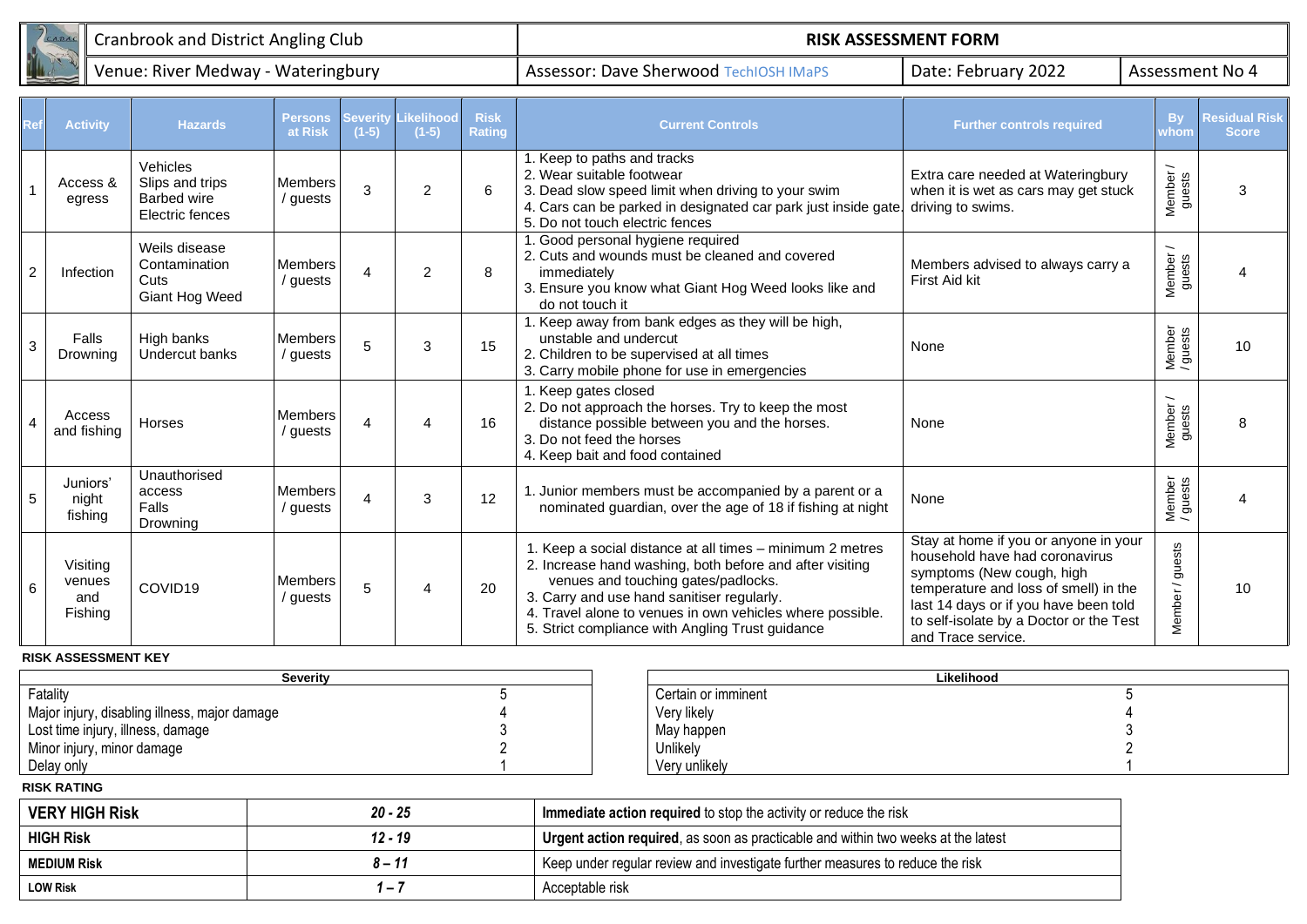| <b>Cranbrook and District Angling Club</b><br>C.A.D.A |                                                                    |                                                             |                           |                           |                                               |                              | <b>RISK ASSESSMENT FORM</b>                                                                                                                                                                                                                                                                                                 |                                                                                                                                                                                                                                                         |                                              |                                      |  |
|-------------------------------------------------------|--------------------------------------------------------------------|-------------------------------------------------------------|---------------------------|---------------------------|-----------------------------------------------|------------------------------|-----------------------------------------------------------------------------------------------------------------------------------------------------------------------------------------------------------------------------------------------------------------------------------------------------------------------------|---------------------------------------------------------------------------------------------------------------------------------------------------------------------------------------------------------------------------------------------------------|----------------------------------------------|--------------------------------------|--|
|                                                       | Venue: The Dowells, Appledore                                      |                                                             |                           |                           | <b>Assessor: Dave Sherwood TechIOSH IMaPS</b> | Date: February 2022          |                                                                                                                                                                                                                                                                                                                             | <b>Assessment No: 5</b>                                                                                                                                                                                                                                 |                                              |                                      |  |
|                                                       | <b>Activity</b>                                                    | <b>Hazards</b>                                              | <b>Persons</b><br>at Risk | <b>Severit</b><br>$(1-5)$ | <b>ikelihoo</b><br>$(1-5)$                    | <b>Risk</b><br><b>Rating</b> | <b>Current Controls</b>                                                                                                                                                                                                                                                                                                     | <b>Further controls required</b>                                                                                                                                                                                                                        | <b>By</b><br>whom                            | <b>Residual Risk</b><br><b>Score</b> |  |
|                                                       | Access &<br>egress                                                 | Vehicles<br>Slips and trips<br><b>Barbed wire</b><br>Fences | <b>Members</b><br>guests  | 3                         | $\overline{2}$                                | 6                            | 1. Keep to paths and tracks<br>2. Wear suitable footwear<br>3. Cars to be parked in designated car parks<br>4. Take care climbing over fences as some run very close<br>to the waters edge.                                                                                                                                 | None                                                                                                                                                                                                                                                    | Member /<br>guests                           | 3                                    |  |
| $\overline{2}$                                        | Infection                                                          | Weils disease<br>Contamination<br>Cuts                      | <b>Members</b><br>guests  | $\Delta$                  | $\overline{2}$                                | 8                            | 1. Good personal hygiene required<br>2. Cuts and wounds must be cleaned and covered<br>immediately                                                                                                                                                                                                                          | Members advised to always carry a<br>First Aid kit                                                                                                                                                                                                      | $\overline{\phantom{0}}$<br>Member<br>guests | $\boldsymbol{\Lambda}$               |  |
| 3                                                     | Falls<br>Drowning                                                  | High banks<br>Undercut banks                                | <b>Members</b><br>guests  | 5                         | 3                                             | 15                           | 1. Keep away from bank edges as they may be unstable<br>and undercut<br>2. Children to be supervised at all times<br>3. Carry mobile phone for use in emergencies                                                                                                                                                           | None                                                                                                                                                                                                                                                    | Member<br>guests                             | 10                                   |  |
| $\overline{4}$                                        | Access<br>and fishing                                              | Sheep                                                       | <b>Members</b><br>guests  | 3                         | 3                                             | 9                            | 1. Keep gates closed<br>2. Do not approach the sheep. Try to keep the most<br>distance possible between you and the sheep.<br>3. Do not feed the sheep<br>4. Keep bait and food contained                                                                                                                                   | None                                                                                                                                                                                                                                                    | Member /<br>guests                           | 9                                    |  |
| $\overline{5}$                                        | Juniors'<br>night<br>fishing                                       | Unauthorised<br>access<br>Falls<br>Drowning                 | <b>Members</b><br>guests  | $\overline{A}$            | 3                                             | 12                           | 1. Junior members must be accompanied by a parent or a<br>nominated guardian, over the age of 18 if fishing at night                                                                                                                                                                                                        | None                                                                                                                                                                                                                                                    | Member /<br>guests                           | $\Delta$                             |  |
| 6                                                     | Visiting<br>venues<br>and<br>Fishing<br><b>RISK ASSESSMENT KEY</b> | COVID19                                                     | <b>Members</b><br>guests  | 5                         | Δ                                             | 20                           | 1. Keep a social distance at all times - minimum 2 metres<br>2. Increase hand washing, both before and after visiting<br>venues and touching gates/padlocks.<br>3. Carry and use hand sanitiser regularly.<br>4. Travel alone to venues in own vehicles where possible.<br>5. Strict compliance with Angling Trust guidance | Stay at home if you or anyone in your<br>household have had coronavirus<br>symptoms (New cough, high<br>temperature and loss of smell) in the<br>last 14 days or if you have been told<br>to self-isolate by a Doctor or the Test<br>and Trace service. | Member / guests                              | 10                                   |  |

|                                               | <b>Severity</b> |                                                                               | Likelihood                                                                        |  |  |
|-----------------------------------------------|-----------------|-------------------------------------------------------------------------------|-----------------------------------------------------------------------------------|--|--|
| Fatality                                      |                 |                                                                               | Certain or imminent                                                               |  |  |
| Major injury, disabling illness, major damage |                 |                                                                               | Very likely                                                                       |  |  |
| Lost time injury, illness, damage             |                 |                                                                               | May happen                                                                        |  |  |
| Minor injury, minor damage                    |                 |                                                                               | Unlikely                                                                          |  |  |
| Delay only                                    |                 |                                                                               | Very unlikely                                                                     |  |  |
| <b>RISK RATING</b>                            |                 |                                                                               |                                                                                   |  |  |
| <b>VERY HIGH Risk</b><br>$20 - 25$            |                 |                                                                               | Immediate action required to stop the activity or reduce the risk                 |  |  |
| <b>HIGH Risk</b><br>$12 - 19$                 |                 |                                                                               | Urgent action required, as soon as practicable and within two weeks at the latest |  |  |
| 8 – 11<br><b>MEDIUM Risk</b>                  |                 | Keep under regular review and investigate further measures to reduce the risk |                                                                                   |  |  |
| <b>LOW Risk</b>                               | $1 - 7$         | Acceptable risk                                                               |                                                                                   |  |  |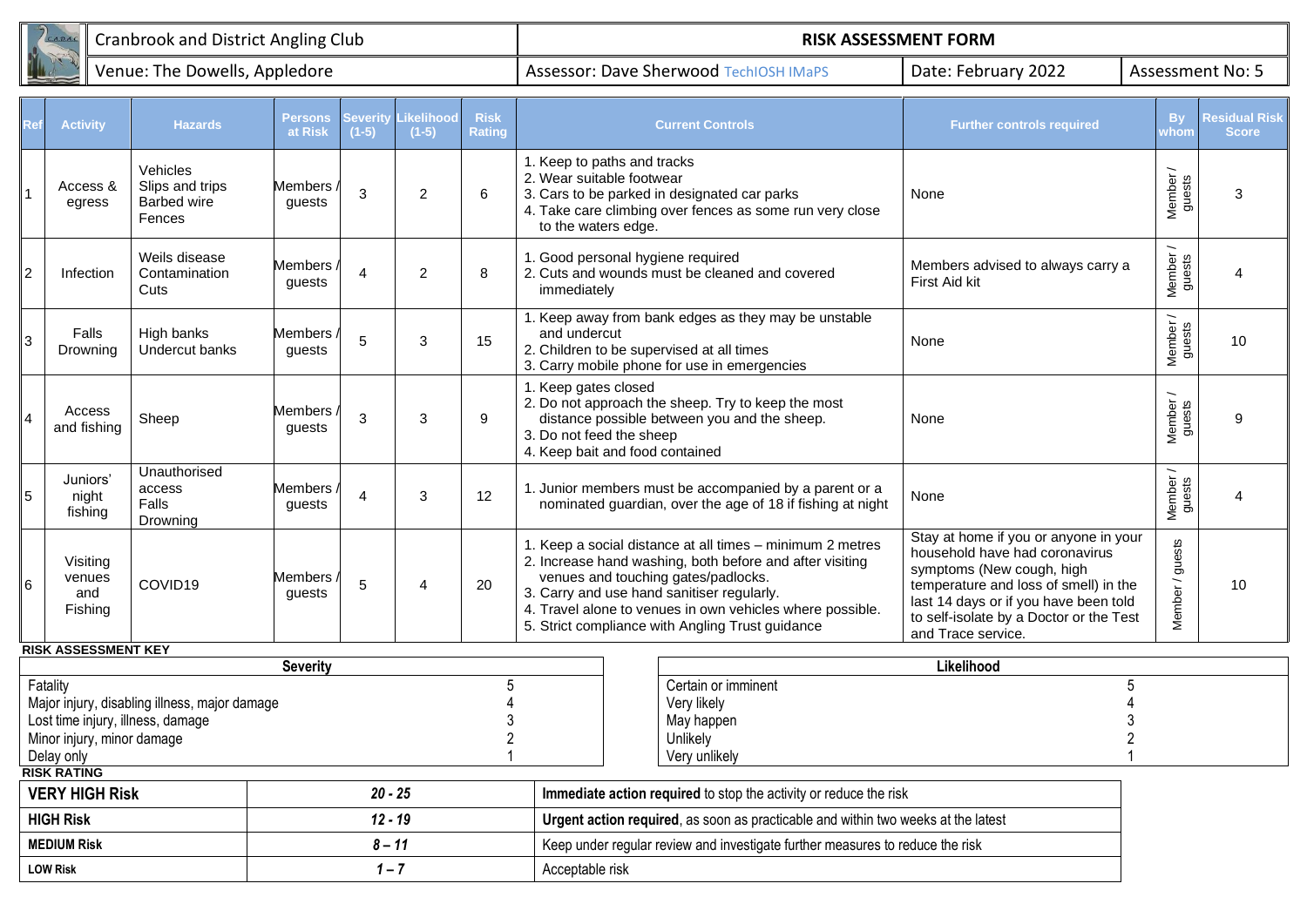

| $\overline{R}$ | <b>Activity</b>                      | <b>Hazards</b>                                              | <b>Persons</b><br>at Risk  | <b>Severity</b><br>$(1-5)$ | <b>Likelihood</b><br>$(1-5)$ | <b>Risk</b><br><b>Rating</b> | <b>Current Controls</b>                                                                                                                                                                                                                                                                                                     | <b>Further controls required</b>                                                                                                                                                                                                                        | <b>By</b><br>whom  | <b>Residual Risk</b><br><b>Score</b> |
|----------------|--------------------------------------|-------------------------------------------------------------|----------------------------|----------------------------|------------------------------|------------------------------|-----------------------------------------------------------------------------------------------------------------------------------------------------------------------------------------------------------------------------------------------------------------------------------------------------------------------------|---------------------------------------------------------------------------------------------------------------------------------------------------------------------------------------------------------------------------------------------------------|--------------------|--------------------------------------|
|                | Access &<br>egress                   | Vehicles<br>Slips and trips<br><b>Barbed wire</b><br>Fences | <b>Members</b><br>/ guests | 3                          | $\overline{2}$               | 6                            | 1. Keep to paths and tracks<br>2. Wear suitable footwear<br>3. Cars to be parked in designated car parks<br>4. Do not climb over fences<br>5. Night fishing by prior arrangement only                                                                                                                                       | Extra care needed getting down hill<br>to lakes when it is wet. Leave car at<br>the top especially during the winter<br>as cars will get stuck in mud.                                                                                                  | Member /<br>guests | З                                    |
| $\overline{2}$ | Infection                            | Weils disease<br>Contamination<br>Cuts                      | <b>Members</b><br>/ guests | 4                          | $\mathfrak{p}$               | 8                            | 1. Good personal hygiene required<br>2. Cuts and wounds must be cleaned and covered<br>immediately                                                                                                                                                                                                                          | Members advised to always carry a<br>First Aid kit                                                                                                                                                                                                      | Member /<br>guests |                                      |
| $\mathbf{3}$   | Falls<br>Drowning                    | Undercut banks                                              | <b>Members</b><br>/ guests | 5                          | 3                            | 15                           | 1. Keep away from bank edges as they may be unstable and<br>undercut<br>2. Children to be supervised at all times<br>3. Carry mobile phone for use in emergencies                                                                                                                                                           | None                                                                                                                                                                                                                                                    | Member /<br>guests | 10                                   |
|                | Juniors'<br>night<br>fishing         | Unauthorised<br>access<br><b>Falls</b><br>Drowning          | <b>Members</b><br>/ guests | 4                          | 3                            | 12                           | . Junior members must be accompanied by a parent or a<br>nominated guardian, over the age of 18 if fishing at night                                                                                                                                                                                                         | None                                                                                                                                                                                                                                                    | Member /<br>guests |                                      |
| -5             | Visiting<br>venues<br>and<br>Fishing | COVID19                                                     | Members<br>/ guests        | 5                          | 4                            | 20                           | 1. Keep a social distance at all times - minimum 2 metres<br>2. Increase hand washing, both before and after visiting<br>venues and touching gates/padlocks.<br>3. Carry and use hand sanitiser regularly.<br>4. Travel alone to venues in own vehicles where possible.<br>5. Strict compliance with Angling Trust guidance | Stay at home if you or anyone in<br>your household have had<br>coronavirus symptoms (New cough,<br>high temperature and loss of smell)<br>in the last 14 days or if you have<br>been told to self-isolate by a Doctor<br>or the Test and Trace service. | guests<br>Member / | 10                                   |

| Severitv                                      |  |                     | Likelihood |
|-----------------------------------------------|--|---------------------|------------|
| Fatality                                      |  | Certain or imminent |            |
| Major injury, disabling illness, major damage |  | Very likely         |            |
| Lost time injury, illness, damage             |  | May happen          |            |
| Minor injury, minor damage                    |  | Unlikely            |            |
| Delay only                                    |  | Verv unlikelv       |            |

| Severitv                                      |  | Likelihood          |  |
|-----------------------------------------------|--|---------------------|--|
| Fatality                                      |  | Certain or imminent |  |
| Major injury, disabling illness, major damage |  | Very likely         |  |
| Lost time injury, illness, damage             |  | May happen          |  |
| Minor injury, minor damage                    |  | Unlikelv            |  |
| Delay only                                    |  | Very unlikely       |  |

| <b>VERY HIGH Risk</b> | $20 - 25$                | <b>Immediate action required</b> to stop the activity or reduce the risk          |  |
|-----------------------|--------------------------|-----------------------------------------------------------------------------------|--|
| <b>HIGH Risk</b>      | $12 - 19$                | Urgent action required, as soon as practicable and within two weeks at the latest |  |
| <b>MEDIUM Risk</b>    | 8 – 11                   | Keep under regular review and investigate further measures to reduce the risk     |  |
| <b>LOW Risk</b>       | $\overline{\phantom{0}}$ | Acceptable risk                                                                   |  |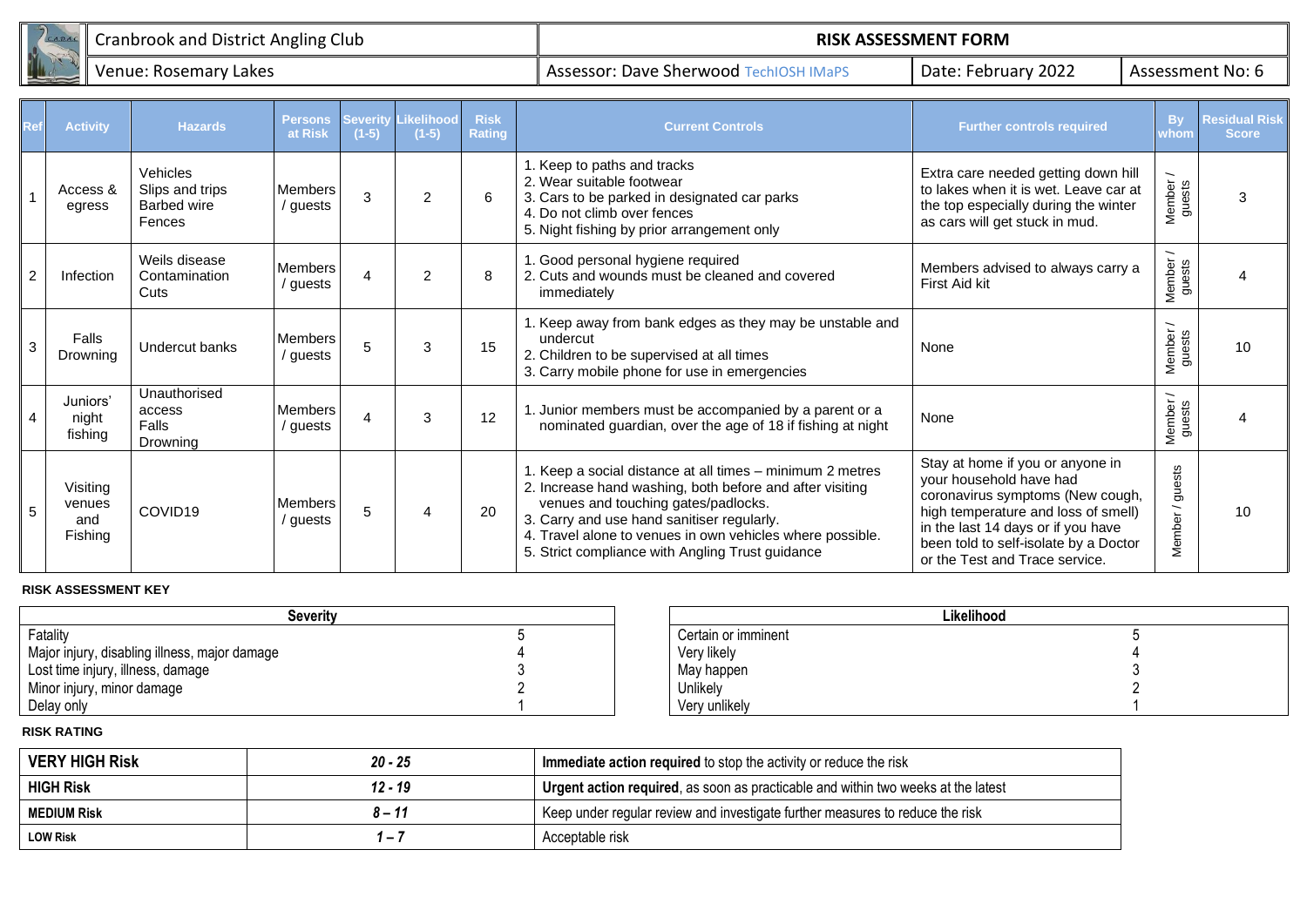| <b>SCE</b><br>$\rightarrow$ | Club<br>Angling (<br>$-$ <b><math>-</math></b><br>. District<br>and | RISI                                 | <b>1ENT FORM</b><br>5MEN.  |                   |
|-----------------------------|---------------------------------------------------------------------|--------------------------------------|----------------------------|-------------------|
| No. 1990                    | Burnt Wood<br>enue:                                                 | Sherwood<br>Dave.<br>TiviaP<br>essu. | 2022<br>Date: Febi<br>i ud | essment No:<br>`o |

| <b>Ref</b>     | <b>Activity</b>                      | <b>Hazards</b>                                                        | <b>Persons</b><br>at Risk  | <b>Severity</b><br>$(1-5)$ | <b>Likelihood</b><br>$(1-5)$ | <b>Risk</b><br><b>Rating</b> | <b>Current Controls</b>                                                                                                                                                                                                                                                                                                     | <b>Further controls required</b>                                                                                                                                                                                                                        | <b>By</b><br>whom  | <b>Residual Risk</b><br><b>Score</b> |
|----------------|--------------------------------------|-----------------------------------------------------------------------|----------------------------|----------------------------|------------------------------|------------------------------|-----------------------------------------------------------------------------------------------------------------------------------------------------------------------------------------------------------------------------------------------------------------------------------------------------------------------------|---------------------------------------------------------------------------------------------------------------------------------------------------------------------------------------------------------------------------------------------------------|--------------------|--------------------------------------|
|                | Access &<br>egress                   | Vehicles<br>Slips and trips<br>Barbed wire<br>Fences<br><b>Bridge</b> | <b>Members</b><br>/ guests | 3                          | $\overline{2}$               | 6                            | 1. Keep to paths and tracks<br>2. Wear suitable footwear<br>3. Cars to be parked in designated car park in layby outside<br>main gate<br>4. Do not climb over fences<br>5. Barbed wire warning signs erected<br>6. Take care crossing bridge when wet or have muddy boots.<br>Keep to centre of bridge.                     |                                                                                                                                                                                                                                                         | guests<br>Member / | 3                                    |
| $\overline{2}$ | Infection                            | Rats<br>Weils disease<br>Contamination<br>Cuts                        | <b>Members</b><br>/ guests | $\boldsymbol{\Lambda}$     | $\overline{2}$               | 8                            | I. Good personal hygiene required<br>2. Cuts and wounds must be cleaned and covered<br>immediately<br>3. Do not touch rat bait stations                                                                                                                                                                                     | Members advised to always carry a<br>First Aid kit                                                                                                                                                                                                      | Member<br>/ guests |                                      |
| $\mathbf{3}$   | Falls<br>Drowning                    | Undercut banks<br>Deep water                                          | Members<br>/ guests        | 5                          | 3                            | 15                           | 1. Keep away from bank edges as margins are deep.<br>2. Children to be supervised at all times<br>3. Carry mobile phone for use in emergencies                                                                                                                                                                              | None                                                                                                                                                                                                                                                    | Member<br>/ guests | 10                                   |
| $\overline{4}$ | Juniors'<br>night<br>fishing         | Unauthorised<br>access<br>Falls<br>Drowning                           | Members<br>/ guests        | $\overline{4}$             | 3                            | 12                           | . Junior members must be accompanied by a parent or a<br>nominated guardian, over the age of 18 if fishing at night                                                                                                                                                                                                         | None                                                                                                                                                                                                                                                    | Member<br>/ guests |                                      |
| 5              | Visiting<br>venues<br>and<br>Fishing | COVID <sub>19</sub>                                                   | Members<br>/ guests        | 5                          | 4                            | 20                           | 1. Keep a social distance at all times - minimum 2 metres<br>2. Increase hand washing, both before and after visiting<br>venues and touching gates/padlocks.<br>3. Carry and use hand sanitiser regularly.<br>4. Travel alone to venues in own vehicles where possible.<br>5. Strict compliance with Angling Trust guidance | Stay at home if you or anyone in<br>your household have had<br>coronavirus symptoms (New cough,<br>high temperature and loss of smell)<br>in the last 14 days or if you have<br>been told to self-isolate by a Doctor<br>or the Test and Trace service. | guests<br>Member / | 10                                   |

| <b>Severity</b>                               |  |                     | Likelihood |
|-----------------------------------------------|--|---------------------|------------|
| Fatality                                      |  | Certain or imminent |            |
| Major injury, disabling illness, major damage |  | Very likely         |            |
| Lost time injury, illness, damage             |  | May happen          |            |
| Minor injury, minor damage                    |  | Unlikely            |            |
| Delay only                                    |  | Very unlikely       |            |

| Severity | Likelihood          |  |
|----------|---------------------|--|
|          | Certain or imminent |  |
|          | Very likely         |  |
|          | May happen          |  |
|          | Unlikely            |  |
|          | Very unlikely       |  |

#### **RISK RATING**

| <b>VERY HIGH Risk</b> | $20 - 25$ | <b>Immediate action required</b> to stop the activity or reduce the risk          |
|-----------------------|-----------|-----------------------------------------------------------------------------------|
| <b>HIGH Risk</b>      | $12 - 19$ | Urgent action required, as soon as practicable and within two weeks at the latest |
| <b>MEDIUM Risk</b>    | 8 – 11    | Keep under regular review and investigate further measures to reduce the risk     |
| <b>LOW Risk</b>       |           | Acceptable risk                                                                   |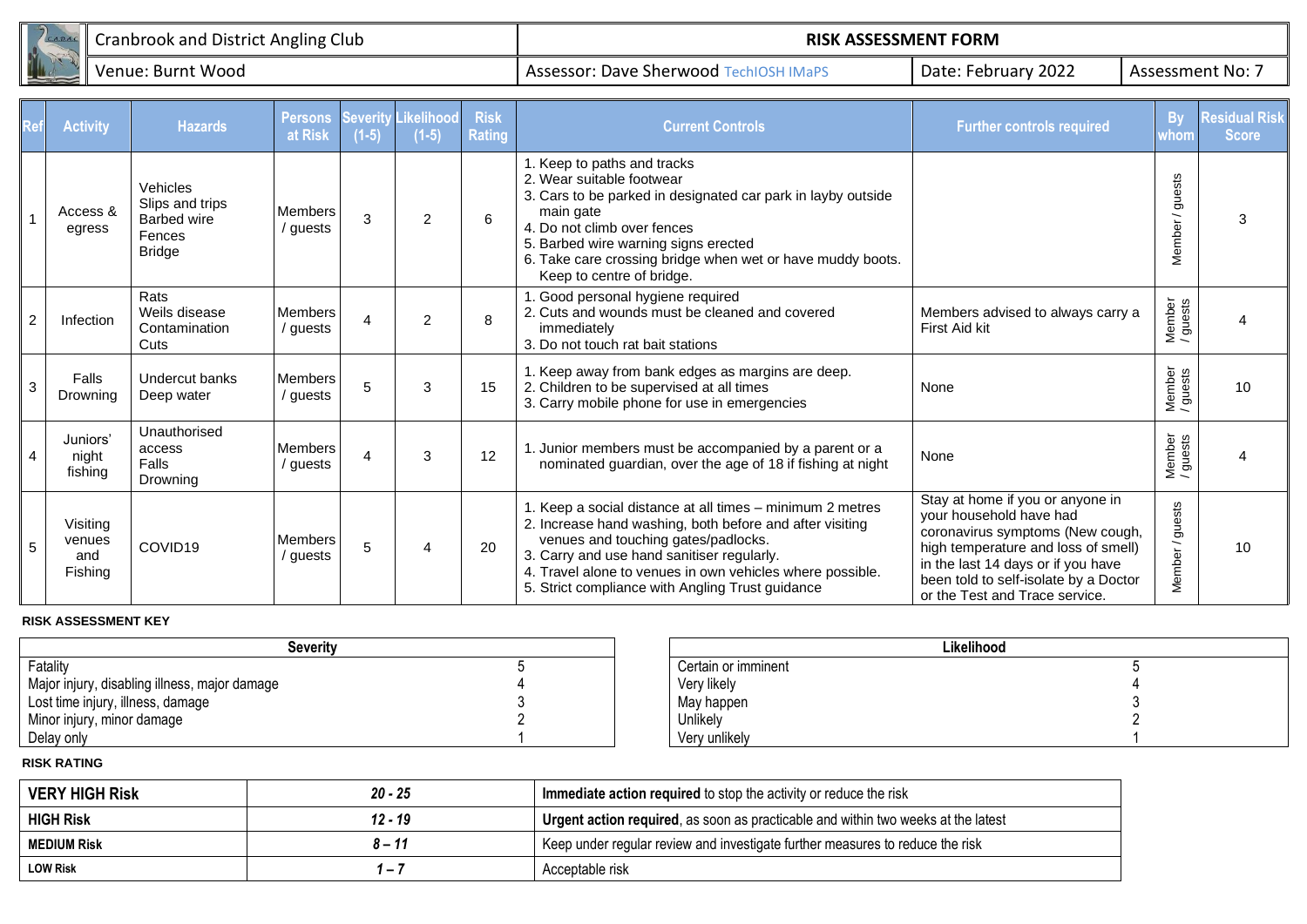|       | Cranbrook and District Angling Club | <b>ASSESSMENT</b><br><b>RISK</b>   | <b>NT FORM</b>            |                          |
|-------|-------------------------------------|------------------------------------|---------------------------|--------------------------|
| _____ | : Pattenden i<br>Lane<br>renue. .   | Dave Sherwood<br>sessor:<br>$\sim$ | 2022<br>Date:<br>-ebruarv | .ುsment No: <sup>y</sup> |

| Re             | <b>Activity</b>                      | <b>Hazards</b>                                              | Persons<br>at Risk         | Severity<br>$(1-5)$ | Likelihood<br>$(1-5)$ | <b>Risk</b><br><b>Rating</b> | <b>Current Controls</b>                                                                                                                                                                                                                                                                                                     | <b>Further controls required</b>                                                                                                                                                                                                                        | <b>By</b><br>whom  | <b>Residual Risk</b><br><b>Score</b> |
|----------------|--------------------------------------|-------------------------------------------------------------|----------------------------|---------------------|-----------------------|------------------------------|-----------------------------------------------------------------------------------------------------------------------------------------------------------------------------------------------------------------------------------------------------------------------------------------------------------------------------|---------------------------------------------------------------------------------------------------------------------------------------------------------------------------------------------------------------------------------------------------------|--------------------|--------------------------------------|
|                | Access &<br>egress                   | Vehicles<br>Slips and trips<br><b>Barbed wire</b><br>Fences | <b>Members</b><br>/ guests | 3                   | $\overline{2}$        | 6                            | 1. Keep to paths and tracks<br>2. Wear suitable footwear<br>3. Cars to be parked in car parks next to lake or other side of<br>air ambulance<br>4. Do not climb over fences                                                                                                                                                 | None                                                                                                                                                                                                                                                    | Member /<br>guests | 3                                    |
| $\overline{2}$ | Infection                            | Weils disease<br>Contamination<br>Cuts                      | Members<br>/ guests        | 4                   | $\overline{2}$        | 8                            | 1. Good personal hygiene required<br>2. Cuts and wounds must be cleaned and covered<br>immediately                                                                                                                                                                                                                          | Members advised to always carry a<br>First Aid kit                                                                                                                                                                                                      | Member<br>/ guests |                                      |
| $\mathbf{3}$   | Falls<br>Drowning                    | Steep banks<br>Deep water                                   | Members<br>/ guests        | 5                   | 3                     | 15                           | 1. Keep away from bank edges as margins are deep.<br>2. Children to be supervised at all times<br>3. Carry mobile phone for use in emergencies                                                                                                                                                                              | None                                                                                                                                                                                                                                                    | Member<br>/ guests | 10                                   |
| $\overline{4}$ | Security                             | Unauthorised<br>access                                      | Members<br>/ guests        | 3                   | $\overline{2}$        | 6                            | 1. Keep gate padlocked at all times<br>2. Night fishing by prior appointment only                                                                                                                                                                                                                                           | None                                                                                                                                                                                                                                                    | Member<br>/ guests | 3                                    |
| 5              | Juniors'<br>night<br>fishing         | Unauthorised<br>access<br>Falls<br>Drowning                 | Members<br>/ guests        | 4                   | 3                     | 12                           | 1. Junior members must be accompanied by a parent or a<br>nominated guardian, over the age of 18 if fishing at night                                                                                                                                                                                                        | None                                                                                                                                                                                                                                                    | Member<br>/ guests |                                      |
| 6              | Visiting<br>venues<br>and<br>Fishing | COVID19                                                     | Members<br>/ guests        | 5                   | 4                     | 20                           | 1. Keep a social distance at all times - minimum 2 metres<br>2. Increase hand washing, both before and after visiting<br>venues and touching gates/padlocks.<br>3. Carry and use hand sanitiser regularly.<br>4. Travel alone to venues in own vehicles where possible.<br>5. Strict compliance with Angling Trust guidance | Stay at home if you or anyone in<br>your household have had<br>coronavirus symptoms (New cough,<br>high temperature and loss of smell)<br>in the last 14 days or if you have<br>been told to self-isolate by a Doctor<br>or the Test and Trace service. | Member / guests    | 10                                   |

| <b>Severity</b>                               |  |                     | Likelihood |
|-----------------------------------------------|--|---------------------|------------|
| Fatality                                      |  | Certain or imminent |            |
| Major injury, disabling illness, major damage |  | Very likely         |            |
| Lost time injury, illness, damage             |  | May happen          |            |
| Minor injury, minor damage                    |  | Unlikely            |            |
| Delay only                                    |  | Very unlikely       |            |

| <b>VERY HIGH Risk</b>    | $20 - 25$  | <b>Immediate action required</b> to stop the activity or reduce the risk          |  |
|--------------------------|------------|-----------------------------------------------------------------------------------|--|
| ∣ HIGH Risk<br>$12 - 19$ |            | Urgent action required, as soon as practicable and within two weeks at the latest |  |
| <b>MEDIUM Risk</b>       | 8 – 11     | Keep under regular review and investigate further measures to reduce the risk     |  |
| <b>LOW Risk</b>          | $\epsilon$ | Acceptable risk                                                                   |  |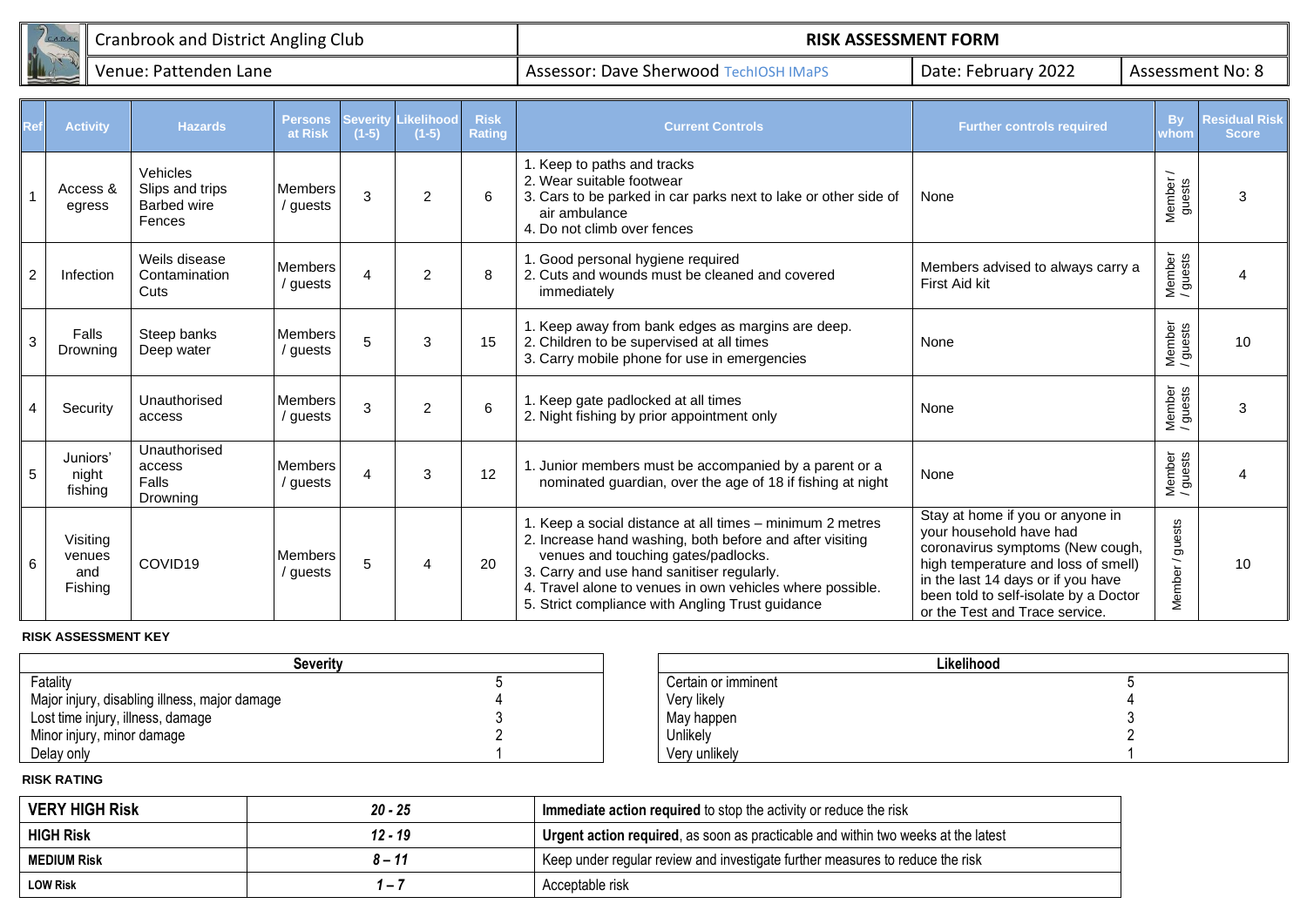|    | rook and District Angling Club | <b>RISK</b><br>433F  | <b>ESSMENT FORM</b>       |                   |
|----|--------------------------------|----------------------|---------------------------|-------------------|
| 15 | Farm<br>Park<br>∙une.          | : Sherwood<br>Dave i | 2022<br>Date:<br>February | t No: 9<br>ssment |

| <br>Re         | <b>Activity</b>                      | <b>Hazards</b>                                              | <b>Persons</b><br>at Risk             | $(1-5)$ | <b>Severity Likelihood</b><br>$(1-5)$ | <b>Risk</b><br><b>Rating</b> | <b>Current Controls</b>                                                                                                                                                                                                                                                                                                     | <b>Further controls required</b>                                                                                                                                                                                                                        | <b>By</b><br>whom  | <b>Residual Risk</b><br><b>Score</b> |
|----------------|--------------------------------------|-------------------------------------------------------------|---------------------------------------|---------|---------------------------------------|------------------------------|-----------------------------------------------------------------------------------------------------------------------------------------------------------------------------------------------------------------------------------------------------------------------------------------------------------------------------|---------------------------------------------------------------------------------------------------------------------------------------------------------------------------------------------------------------------------------------------------------|--------------------|--------------------------------------|
|                | Access &<br>egress                   | Slips and trips<br>Manual Handling<br>Barbed wire<br>Fences | Members<br><sup>'</sup> guests        | 3       | 3                                     | 9                            | 1. Keep to paths and tracks<br>2. Care to be taken walking down pathway to lake through<br>woods when wet<br>3. Wear suitable footwear<br>4. Use trolleys/barrows to carry fishing gear<br>5. Cars to be parked in designated car park<br>6. Do not climb over fences                                                       | None                                                                                                                                                                                                                                                    | guests<br>Member/  | 6                                    |
| $\overline{c}$ | Infection                            | Rats<br>Weils disease<br>Contamination<br>Cuts              | <b>Members</b><br><sup>'</sup> guests | 3       | $\overline{2}$                        | 6                            | 1. Good personal hygiene required<br>2. Cuts and wounds must be cleaned and covered<br>immediately<br>3. Do not touch crops or fruit trees                                                                                                                                                                                  | Members advised to always carry a<br>First Aid kit                                                                                                                                                                                                      | Member<br>/ guests | 3                                    |
| $\mathbf{3}$   | Falls<br>Drowning                    | Steep banks<br>Deep water                                   | <b>Members</b><br><sup>'</sup> guests | 5       | 3                                     | 15                           | 1. Keep away from bank edges as margins are deep.<br>2. Children to be supervised at all times<br>3. Carry mobile phone for use in emergencies                                                                                                                                                                              | None                                                                                                                                                                                                                                                    | Member<br>/ guests | 10                                   |
|                | Security                             | Unauthorised<br>access                                      | Members<br>guests                     | 3       | $\overline{2}$                        | 6                            | 1. Keep gate padlocked at all times<br>2. No night fishing                                                                                                                                                                                                                                                                  | None                                                                                                                                                                                                                                                    | Member /<br>guests | 3                                    |
| -5             | Visiting<br>venues<br>and<br>Fishing | COVID19                                                     | <b>Members</b><br>guests              | 5       | Δ                                     | 20                           | 1. Keep a social distance at all times - minimum 2 metres<br>2. Increase hand washing, both before and after visiting<br>venues and touching gates/padlocks.<br>3. Carry and use hand sanitiser regularly.<br>4. Travel alone to venues in own vehicles where possible.<br>5. Strict compliance with Angling Trust guidance | Stay at home if you or anyone in<br>your household have had<br>coronavirus symptoms (New cough,<br>high temperature and loss of smell)<br>in the last 14 days or if you have<br>been told to self-isolate by a Doctor<br>or the Test and Trace service. | guests<br>Member/  | 10                                   |

| <b>Severity</b>                               |  |                     | Likelihood |
|-----------------------------------------------|--|---------------------|------------|
| Fatality                                      |  | Certain or imminent |            |
| Major injury, disabling illness, major damage |  | Verv likelv         |            |
| Lost time injury, illness, damage             |  | May happen          |            |
| Minor injury, minor damage                    |  | Unlikelv            |            |
| Delay only                                    |  | Very unlikely       |            |

| <b>Severity</b> |                     | Likelihood |
|-----------------|---------------------|------------|
|                 | Certain or imminent |            |
|                 | Very likely         |            |
|                 | May happen          |            |
|                 | Unlikely            |            |
|                 | Very unlikely       |            |

| <b>VERY HIGH Risk</b> | $20 - 25$                | Immediate action required to stop the activity or reduce the risk                 |
|-----------------------|--------------------------|-----------------------------------------------------------------------------------|
| <b>HIGH Risk</b>      | $12 - 19$                | Urgent action required, as soon as practicable and within two weeks at the latest |
| <b>MEDIUM Risk</b>    | $8 - 11$                 | Keep under regular review and investigate further measures to reduce the risk     |
| <b>LOW Risk</b>       | $\overline{\phantom{0}}$ | Acceptable risk                                                                   |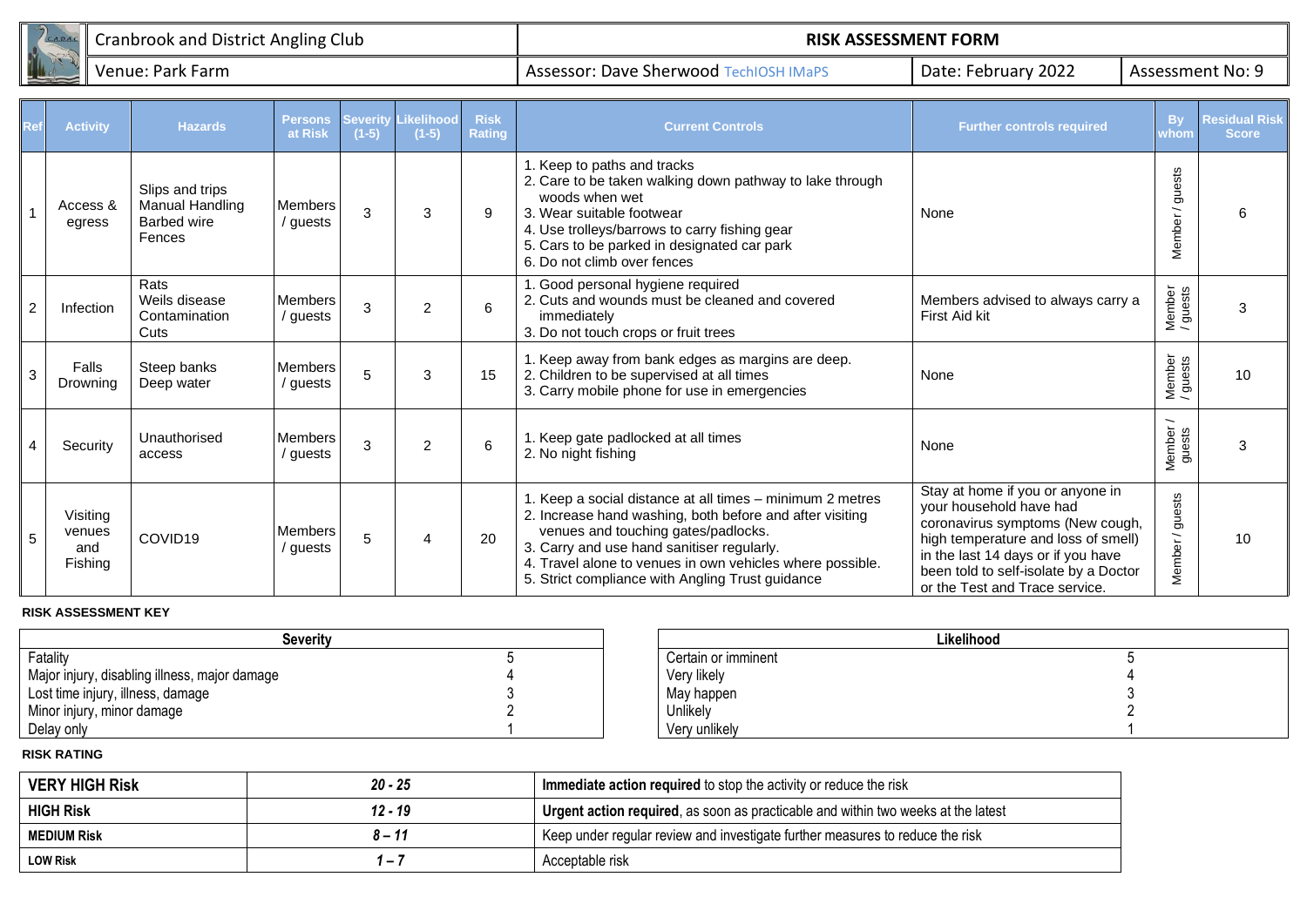|                                                                                                | C.A.D.A.                                                                                                |  | <b>Cranbrook and District Angling Club</b>                         |                            |                     |                                                                               |                              |                                                                                   |                                                                                                                                                                                                                                                                                                                             | <b>RISK ASSESSMENT FORM</b>                                                                                                                                                                       |                                                                                                                                                                                                                                                         |                    |                                      |
|------------------------------------------------------------------------------------------------|---------------------------------------------------------------------------------------------------------|--|--------------------------------------------------------------------|----------------------------|---------------------|-------------------------------------------------------------------------------|------------------------------|-----------------------------------------------------------------------------------|-----------------------------------------------------------------------------------------------------------------------------------------------------------------------------------------------------------------------------------------------------------------------------------------------------------------------------|---------------------------------------------------------------------------------------------------------------------------------------------------------------------------------------------------|---------------------------------------------------------------------------------------------------------------------------------------------------------------------------------------------------------------------------------------------------------|--------------------|--------------------------------------|
|                                                                                                |                                                                                                         |  | Venue: Runham Lake                                                 |                            |                     |                                                                               |                              |                                                                                   | <b>Assessor: Dave Sherwood TechIOSH IMaPS</b>                                                                                                                                                                                                                                                                               |                                                                                                                                                                                                   | Date: February 2022                                                                                                                                                                                                                                     |                    | Assessment No: 10                    |
|                                                                                                | <b>Activity</b>                                                                                         |  | <b>Hazards</b>                                                     | <b>Persons</b><br>at Risk  | Severity<br>$(1-5)$ | <b>ikelihood</b><br>$(1-5)$                                                   | <b>Risk</b><br><b>Rating</b> |                                                                                   |                                                                                                                                                                                                                                                                                                                             | <b>Current Controls</b>                                                                                                                                                                           | <b>Further controls required</b>                                                                                                                                                                                                                        | <b>By</b><br>whom  | <b>Residual Risk</b><br><b>Score</b> |
|                                                                                                | Access &<br>egress                                                                                      |  | Slips and trips<br>Manual Handling<br><b>Barbed</b> wire<br>Fences | Members<br>/ guests        | 3                   | 3                                                                             | 9                            | 2.<br>3.<br>4.<br>5.                                                              | 1. Keep to paths and tracks<br>Wear suitable footwear<br>Do not climb over fences                                                                                                                                                                                                                                           | Use trolleys/barrows to carry fishing gear<br>Cars to be parked in designated car park                                                                                                            | None                                                                                                                                                                                                                                                    | Member /<br>guests | 6                                    |
| $\overline{c}$                                                                                 | Infection                                                                                               |  | Weils disease<br>Contamination<br>Cuts                             | Members<br>/ guests        | 3                   | 3                                                                             | 9                            | immediately                                                                       | Good personal hygiene required                                                                                                                                                                                                                                                                                              | 2. Cuts and wounds must be cleaned and covered                                                                                                                                                    | Members advised to always carry a<br>First Aid kit                                                                                                                                                                                                      | Member<br>/ guests | 6                                    |
| $\mathbf{3}$                                                                                   | Falls<br>Drowning                                                                                       |  | Soft banks                                                         | Members<br>/ guests        | 5                   | 3                                                                             | 15                           | 2.<br>3.                                                                          |                                                                                                                                                                                                                                                                                                                             | Keep away from bank edges as margins are soft.<br>Children to be supervised at all times<br>Carry mobile phone for use in emergencies<br>4. Keep away from water outfall next to gate into field. | None                                                                                                                                                                                                                                                    | Member<br>/ guests | 10                                   |
| $\overline{4}$                                                                                 | Security                                                                                                |  | Unauthorised<br>access                                             | <b>Members</b><br>/ guests | 3                   | $\overline{2}$                                                                | 6                            | 1.<br>2.                                                                          | Keep gate padlocked at all times<br>Report any suspicious behaviour                                                                                                                                                                                                                                                         | Junior members must be accompanied by a parent or a<br>nominated guardian, over the age of 18 if fishing at night                                                                                 | None                                                                                                                                                                                                                                                    | Member<br>/ guests | 3                                    |
| 5                                                                                              | Working<br>farm                                                                                         |  | Livestock<br>Machinery                                             | Members<br>/ guests        | 5                   | 3                                                                             | 15                           | 1.<br>2.<br>3.                                                                    | Keep to paths and tracks<br>Do not enter farm buildings<br>Do not approach farm animals<br>4. Close all gates                                                                                                                                                                                                               |                                                                                                                                                                                                   | Children to be supervised at all<br>times                                                                                                                                                                                                               | Member<br>/ guests | 5                                    |
| 6                                                                                              | Juniors'<br>night<br>fishing                                                                            |  | Unauthorised<br>access<br>Falls<br>Drowning                        | Members<br>/ guests        | $\overline{4}$      | $\mathbf{3}$                                                                  | 12                           |                                                                                   |                                                                                                                                                                                                                                                                                                                             | 1. Junior members must be accompanied by a parent or a<br>nominated guardian, over the age of 18 if fishing at night                                                                              | None                                                                                                                                                                                                                                                    | Member<br>/ guests | 4                                    |
| $\overline{7}$                                                                                 | Visiting<br>venues<br>and<br>Fishing                                                                    |  | COVID19                                                            | Members<br>/ guests        | 5                   | $\overline{4}$                                                                | 20                           |                                                                                   | 1. Keep a social distance at all times - minimum 2 metres<br>2. Increase hand washing, both before and after visiting<br>venues and touching gates/padlocks.<br>3. Carry and use hand sanitiser regularly.<br>4. Travel alone to venues in own vehicles where possible.<br>5. Strict compliance with Angling Trust guidance |                                                                                                                                                                                                   | Stay at home if you or anyone in<br>your household have had<br>coronavirus symptoms (New cough,<br>high temperature and loss of smell)<br>in the last 14 days or if you have<br>been told to self-isolate by a Doctor<br>or the Test and Trace service. | Member/guests      | 10                                   |
|                                                                                                | <b>RISK ASSESSMENT KEY</b>                                                                              |  |                                                                    | <b>Severity</b>            |                     |                                                                               |                              |                                                                                   |                                                                                                                                                                                                                                                                                                                             |                                                                                                                                                                                                   | Likelihood                                                                                                                                                                                                                                              |                    |                                      |
|                                                                                                | Fatality                                                                                                |  |                                                                    |                            |                     |                                                                               | 5                            |                                                                                   |                                                                                                                                                                                                                                                                                                                             | Certain or imminent                                                                                                                                                                               | 5                                                                                                                                                                                                                                                       |                    |                                      |
| Major injury, disabling illness, major damage                                                  |                                                                                                         |  |                                                                    |                            |                     |                                                                               |                              |                                                                                   |                                                                                                                                                                                                                                                                                                                             | Very likely                                                                                                                                                                                       |                                                                                                                                                                                                                                                         |                    |                                      |
| Lost time injury, illness, damage<br>May happen<br>Minor injury, minor damage<br>2<br>Unlikely |                                                                                                         |  |                                                                    |                            |                     |                                                                               |                              |                                                                                   |                                                                                                                                                                                                                                                                                                                             |                                                                                                                                                                                                   |                                                                                                                                                                                                                                                         |                    |                                      |
|                                                                                                | Delay only                                                                                              |  |                                                                    |                            |                     |                                                                               |                              |                                                                                   |                                                                                                                                                                                                                                                                                                                             | Very unlikely                                                                                                                                                                                     |                                                                                                                                                                                                                                                         |                    |                                      |
|                                                                                                | <b>RISK RATING</b>                                                                                      |  |                                                                    |                            |                     |                                                                               |                              |                                                                                   |                                                                                                                                                                                                                                                                                                                             |                                                                                                                                                                                                   |                                                                                                                                                                                                                                                         |                    |                                      |
|                                                                                                | <b>VERY HIGH Risk</b><br>$20 - 25$<br>Immediate action required to stop the activity or reduce the risk |  |                                                                    |                            |                     |                                                                               |                              |                                                                                   |                                                                                                                                                                                                                                                                                                                             |                                                                                                                                                                                                   |                                                                                                                                                                                                                                                         |                    |                                      |
|                                                                                                | <b>HIGH Risk</b>                                                                                        |  |                                                                    |                            | $12 - 19$           |                                                                               |                              | Urgent action required, as soon as practicable and within two weeks at the latest |                                                                                                                                                                                                                                                                                                                             |                                                                                                                                                                                                   |                                                                                                                                                                                                                                                         |                    |                                      |
| <b>MEDIUM Risk</b><br>$8 - 11$                                                                 |                                                                                                         |  |                                                                    |                            |                     | Keep under regular review and investigate further measures to reduce the risk |                              |                                                                                   |                                                                                                                                                                                                                                                                                                                             |                                                                                                                                                                                                   |                                                                                                                                                                                                                                                         |                    |                                      |

**LOW Risk** *1 – 7* Acceptable risk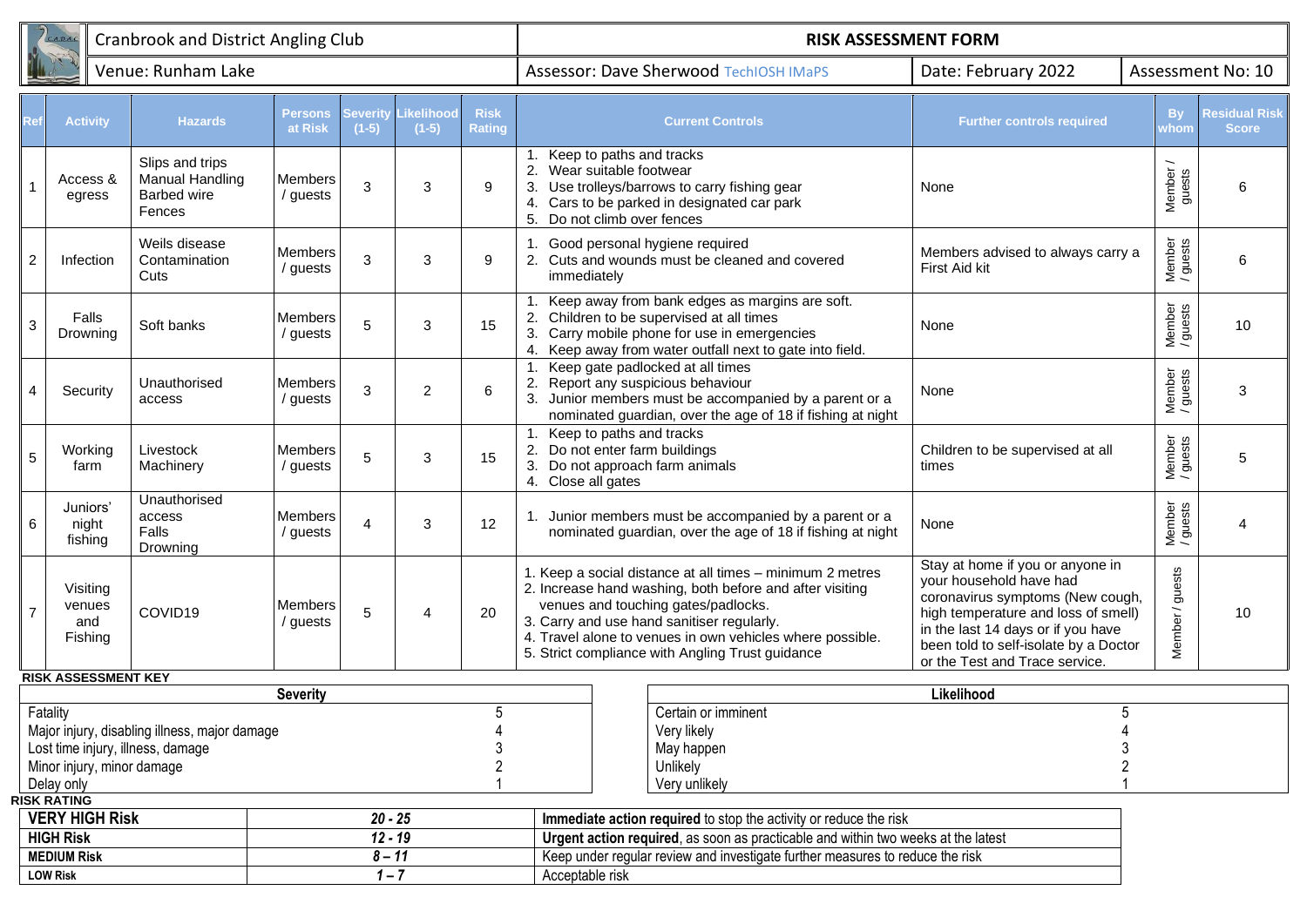|                 | Angling Club<br>rook and District $\epsilon$<br>ranh | <b>ESSMENT FORM</b><br>RISK<br>лээг |                           |                           |  |  |  |
|-----------------|------------------------------------------------------|-------------------------------------|---------------------------|---------------------------|--|--|--|
| <b>CARDINAL</b> | Brookland<br>nue                                     | Sherwood י<br>Jave<br>∍ ∼ כ         | 2022<br>Date:<br>-ebruarv | ີ essment No: ⊥<br>Assess |  |  |  |

|                | <b>Activity</b>                      | <b>Hazards</b>                                                            | <b>Persons</b><br>at Risk  | <b>Severity</b><br>$(1-5)$ | Likelihood<br>$(1-5)$ | <b>Risk</b><br><b>Rating</b> | <b>Current Controls</b>                                                                                                                                                                                                                                                                                                     | <b>Further controls required</b>                                                                                                                                                                                                                        | <b>By</b><br>whom  | <b>Residual Risk</b><br><b>Score</b> |
|----------------|--------------------------------------|---------------------------------------------------------------------------|----------------------------|----------------------------|-----------------------|------------------------------|-----------------------------------------------------------------------------------------------------------------------------------------------------------------------------------------------------------------------------------------------------------------------------------------------------------------------------|---------------------------------------------------------------------------------------------------------------------------------------------------------------------------------------------------------------------------------------------------------|--------------------|--------------------------------------|
|                | Access &<br>egress                   | Slips and trips<br><b>Manual Handling</b><br><b>Barbed wire</b><br>Fences | Members<br>/ guests        | 4                          | 3                     | 12                           | 1. Keep to paths and tracks<br>2. Wear suitable footwear<br>3. Use trolleys/barrows to carry fishing gear<br>4. Cars to be parked in designated car park<br>5. Do not climb over fences or climb trees                                                                                                                      | None                                                                                                                                                                                                                                                    | Member /<br>guests |                                      |
| $\overline{2}$ | Infection                            | Weils disease<br>Contamination<br>Cuts                                    | Members<br>/ guests        | 3                          | 3                     | 9                            | 1. Good personal hygiene required<br>2. Cuts and wounds must be cleaned and covered<br>immediately                                                                                                                                                                                                                          | Members advised to always carry a<br>First Aid kit                                                                                                                                                                                                      | Member<br>/ guests | 3                                    |
| 3              | Falls<br>Drowning                    | Deep water<br>Soft / sloped banks                                         | <b>Members</b><br>/ guests | 5                          | 3                     | 15                           | 1. Keep away from bank edges as margins are sloped and<br>soft.<br>2. Children to be supervised at all times<br>3. Carry mobile phone for use in emergencies                                                                                                                                                                | Construct kick boards in each swim<br>to prevent slips down slope and into<br>water - future project.                                                                                                                                                   | Member /<br>guests | 10                                   |
| 4              | Security                             | Unauthorised<br>access                                                    | <b>Members</b><br>/ guests | 3                          | $\overline{2}$        | 6                            | 1. Keep gate padlocked at all times<br>2. Report any suspicious behaviour<br>3. Junior members must be accompanied by a parent or a<br>nominated guardian, over the age of 18 if fishing at night                                                                                                                           | None                                                                                                                                                                                                                                                    | Member /<br>guests | 3                                    |
| 5              | Juniors'<br>night<br>fishing         | Unauthorised<br>access<br>Falls<br>Drowning                               | <b>Members</b><br>/ guests | $\overline{4}$             | 3                     | 12                           | . Junior members must be accompanied by a parent or a<br>nominated guardian, over the age of 18 if fishing at night                                                                                                                                                                                                         | None                                                                                                                                                                                                                                                    | Member<br>/ guests |                                      |
| 6              | Visiting<br>venues<br>and<br>Fishing | COVID19                                                                   | <b>Members</b><br>/ guests | 5                          | 4                     | 20                           | 1. Keep a social distance at all times - minimum 2 metres<br>2. Increase hand washing, both before and after visiting<br>venues and touching gates/padlocks.<br>3. Carry and use hand sanitiser regularly.<br>4. Travel alone to venues in own vehicles where possible.<br>5. Strict compliance with Angling Trust guidance | Stay at home if you or anyone in<br>your household have had<br>coronavirus symptoms (New cough,<br>high temperature and loss of smell)<br>in the last 14 days or if you have<br>been told to self-isolate by a Doctor<br>or the Test and Trace service. | guests<br>Member / | 10                                   |

| Severitv                                      |  | Likelihood          |  |  |
|-----------------------------------------------|--|---------------------|--|--|
| Fatality                                      |  | Certain or imminent |  |  |
| Major injury, disabling illness, major damage |  | Very likely         |  |  |
| Lost time injury, illness, damage             |  | May happen          |  |  |
| Minor injury, minor damage                    |  | Unlikelv            |  |  |
| Delay only                                    |  | Very unlikely       |  |  |

| <b>VERY HIGH Risk</b> | $20 - 25$  | <b>Immediate action required</b> to stop the activity or reduce the risk          |
|-----------------------|------------|-----------------------------------------------------------------------------------|
| <b>HIGH Risk</b>      | $12 - 19$  | Urgent action required, as soon as practicable and within two weeks at the latest |
| <b>MEDIUM Risk</b>    | 8 – 11     | Keep under regular review and investigate further measures to reduce the risk     |
| <b>LOW Risk</b>       | $\epsilon$ | Acceptable risk                                                                   |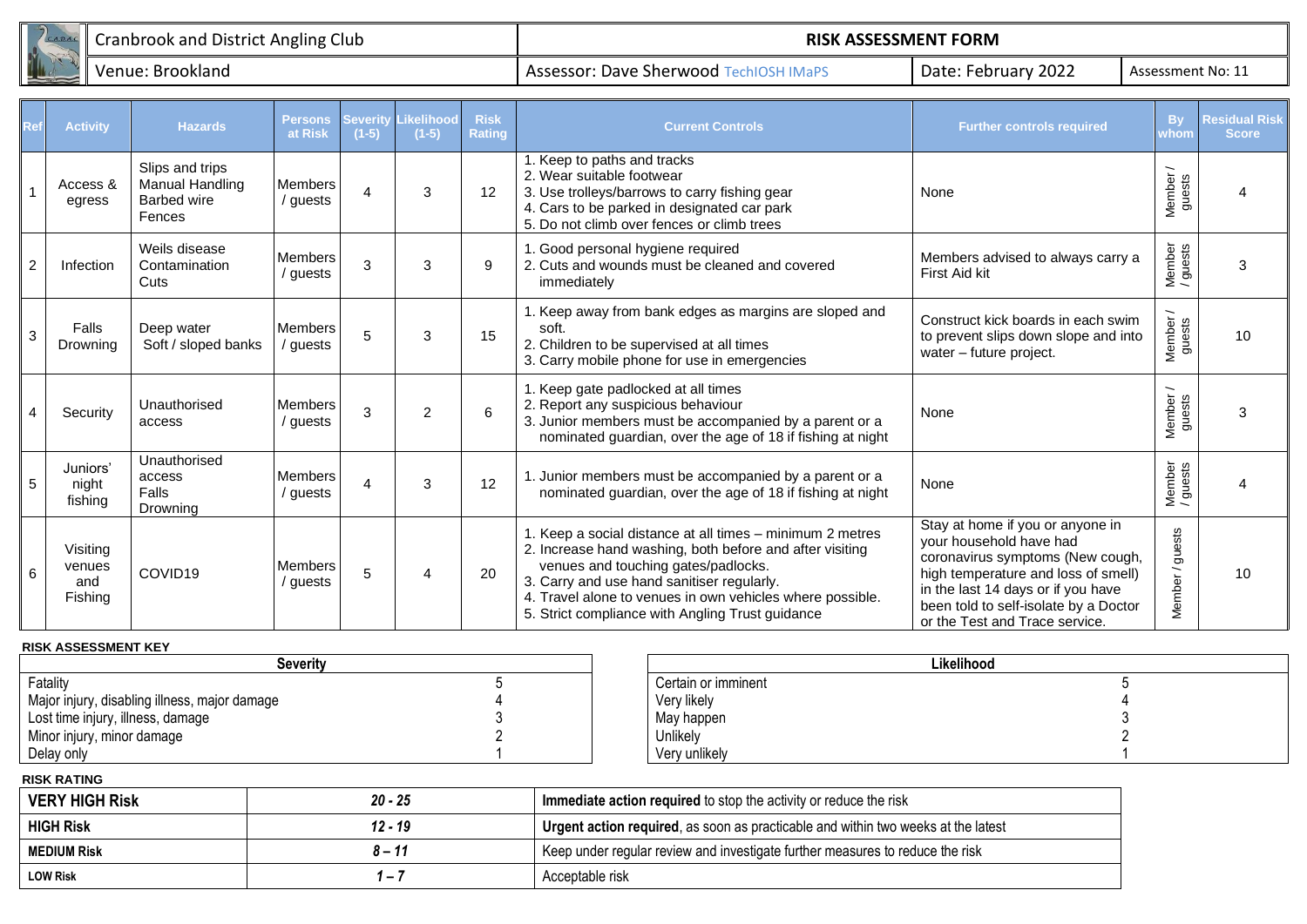| <b>Cranbrook and District Angling Club</b><br>C.A.D.A.                                                                                                           |                                       |                                                                |                                                                               |                    |                                                                      |                       | <b>RISK ASSESSMENT FORM</b>                                                                                                                                                                                                                                                                                                 |                                                                                                                                                                        |                                                                                                                                                                                                                                                  |                                                                                                                                                                                                                                                          |                    |                                      |
|------------------------------------------------------------------------------------------------------------------------------------------------------------------|---------------------------------------|----------------------------------------------------------------|-------------------------------------------------------------------------------|--------------------|----------------------------------------------------------------------|-----------------------|-----------------------------------------------------------------------------------------------------------------------------------------------------------------------------------------------------------------------------------------------------------------------------------------------------------------------------|------------------------------------------------------------------------------------------------------------------------------------------------------------------------|--------------------------------------------------------------------------------------------------------------------------------------------------------------------------------------------------------------------------------------------------|----------------------------------------------------------------------------------------------------------------------------------------------------------------------------------------------------------------------------------------------------------|--------------------|--------------------------------------|
| Venue: Weirwood Reservoir                                                                                                                                        |                                       |                                                                |                                                                               |                    | <b>Assessor: Dave Sherwood TechIOSH IMaPS</b><br>Date: February 2022 |                       |                                                                                                                                                                                                                                                                                                                             | Assessment No: 12                                                                                                                                                      |                                                                                                                                                                                                                                                  |                                                                                                                                                                                                                                                          |                    |                                      |
|                                                                                                                                                                  | <b>Activity</b>                       | <b>Hazards</b>                                                 | Persons<br>at Risk                                                            | Severit<br>$(1-5)$ | <b>ikelihoo</b><br>$(1-5)$                                           | <b>Risk</b><br>Rating |                                                                                                                                                                                                                                                                                                                             |                                                                                                                                                                        | <b>Current Controls</b>                                                                                                                                                                                                                          | <b>Further controls required</b>                                                                                                                                                                                                                         | <b>By</b><br>vhom  | <b>Residual Risk</b><br><b>Score</b> |
| $\mathbf{1}$                                                                                                                                                     | Access &<br>egress                    | Vehicles<br>Slips and trips<br><b>Barbed wire</b><br>Slopes    | <b>Members</b><br>/ guests                                                    | 3                  | $\overline{2}$                                                       | 6                     | 1. Keep to paths and tracks<br>2. Wear suitable footwear<br>3. Dead slow speed limit<br>4. Cars to be parked in designated car park<br>5. No access to Southern bank                                                                                                                                                        |                                                                                                                                                                        | 6. Do not fish from concrete dam slope when wet                                                                                                                                                                                                  | None                                                                                                                                                                                                                                                     | Member /<br>guests | 3                                    |
| $\overline{\mathbf{c}}$                                                                                                                                          | Infection                             | Weils disease<br>Contamination<br>Cuts                         | Members<br>/ guests                                                           | $\overline{4}$     | 2                                                                    | 8                     | 1. Good personal hygiene required                                                                                                                                                                                                                                                                                           |                                                                                                                                                                        | 2. Cuts and wounds must be cleaned and covered immediately                                                                                                                                                                                       | Members advised to always carry a First<br>Aid kit                                                                                                                                                                                                       | Member<br>/ guests | 4                                    |
| 3                                                                                                                                                                | Falls<br>Drowning                     | <b>Boats</b><br>Concrete slope                                 | Members<br>/ guests                                                           | 5                  | 3                                                                    | 15                    |                                                                                                                                                                                                                                                                                                                             | 1. Keep away from bank edges<br>2. Children to be supervised at all times<br>3. Boats to be used by adult members only<br>4. Carry mobile phone for use in emergencies |                                                                                                                                                                                                                                                  | Refer to additional Weirwood boat use<br>safety guidance                                                                                                                                                                                                 | Member<br>/ guests | 10                                   |
| $\overline{\mathbf{4}}$                                                                                                                                          | Boat use                              | Manual Handling<br>Slips / trips<br>Deep water<br>Lone fishing | Members<br>/ guests                                                           | 5                  | 4                                                                    | 20                    | understood<br>4. Do not use boats in windy conditions<br>5. Check ALL equipment before use<br>6. Avoid lone fishing<br>7. ALWAYS wear a life jacket<br>8. Sign in and out<br>9. Report any incidents or equipment defects                                                                                                   |                                                                                                                                                                        | 1. Ensure additional Weirwood boat use safety guidance is<br>2. Book boat with bailiff and make sure friend or family member<br>knows where you are going and when you will return.<br>3. Carry mobile phone & make sure you have CADAC contacts | Refer to additional Weirwood boat use<br>safety guidance                                                                                                                                                                                                 | Member / guests    | 12                                   |
| 5                                                                                                                                                                | Security                              | Unauthorised<br>access<br>Animals                              | Members<br>/ guests                                                           | 3                  | 2                                                                    | 6                     | 1. Do not approach the animals (sheep, deer etc)<br>2. Keep main gates padlocked at all times<br>3. Close field gate<br>4. Report any suspicious persons                                                                                                                                                                    |                                                                                                                                                                        | None                                                                                                                                                                                                                                             | Member<br>/ guests                                                                                                                                                                                                                                       | 3                  |                                      |
|                                                                                                                                                                  | Visiting<br>$6$ venues and<br>Fishing | COVID19                                                        | Members<br>/ guests                                                           | 5                  | 4                                                                    | 20                    | 1. Keep a social distance at all times - minimum 2 metres<br>2. Increase hand washing, both before and after visiting venues and<br>touching gates/padlocks.<br>3. Carry and use hand sanitiser regularly.<br>4. Travel alone to venues in own vehicles where possible.<br>5. Strict compliance with Angling Trust guidance |                                                                                                                                                                        |                                                                                                                                                                                                                                                  | Stay at home if you or anyone in your<br>household have had coronavirus<br>symptoms (New cough, high<br>temperature and loss of smell) in the last<br>14 days or if you have been told to self-<br>isolate by a Doctor or the Test and Trace<br>service. | Member /<br>guests | 10                                   |
|                                                                                                                                                                  |                                       | <b>RISK ASSESSMENT KEY</b>                                     | <b>Severity</b>                                                               |                    |                                                                      |                       |                                                                                                                                                                                                                                                                                                                             |                                                                                                                                                                        |                                                                                                                                                                                                                                                  | Likelihood                                                                                                                                                                                                                                               |                    |                                      |
| Fatality<br>Major injury, disabling illness, major damage<br>Lost time injury, illness, damage<br>Minor injury, minor damage<br>Delay only<br><b>RISK RATING</b> |                                       |                                                                |                                                                               |                    |                                                                      |                       |                                                                                                                                                                                                                                                                                                                             | Certain or imminent<br>Very likely<br>May happen<br>Unlikely<br>Very unlikely                                                                                          |                                                                                                                                                                                                                                                  |                                                                                                                                                                                                                                                          |                    |                                      |
|                                                                                                                                                                  | <b>VERY HIGH Risk</b>                 |                                                                |                                                                               | $20 - 25$          |                                                                      |                       | Immediate action required to stop the activity or reduce the risk                                                                                                                                                                                                                                                           |                                                                                                                                                                        |                                                                                                                                                                                                                                                  |                                                                                                                                                                                                                                                          |                    |                                      |
|                                                                                                                                                                  | <b>HIGH Risk</b>                      |                                                                |                                                                               | $12 - 19$          |                                                                      |                       |                                                                                                                                                                                                                                                                                                                             |                                                                                                                                                                        | Urgent action required, as soon as practicable and within two weeks at the latest                                                                                                                                                                |                                                                                                                                                                                                                                                          |                    |                                      |
| <b>MEDIUM Risk</b><br>$8 - 11$                                                                                                                                   |                                       |                                                                | Keep under regular review and investigate further measures to reduce the risk |                    |                                                                      |                       |                                                                                                                                                                                                                                                                                                                             |                                                                                                                                                                        |                                                                                                                                                                                                                                                  |                                                                                                                                                                                                                                                          |                    |                                      |

**LOW Risk** *1 – 7* Acceptable risk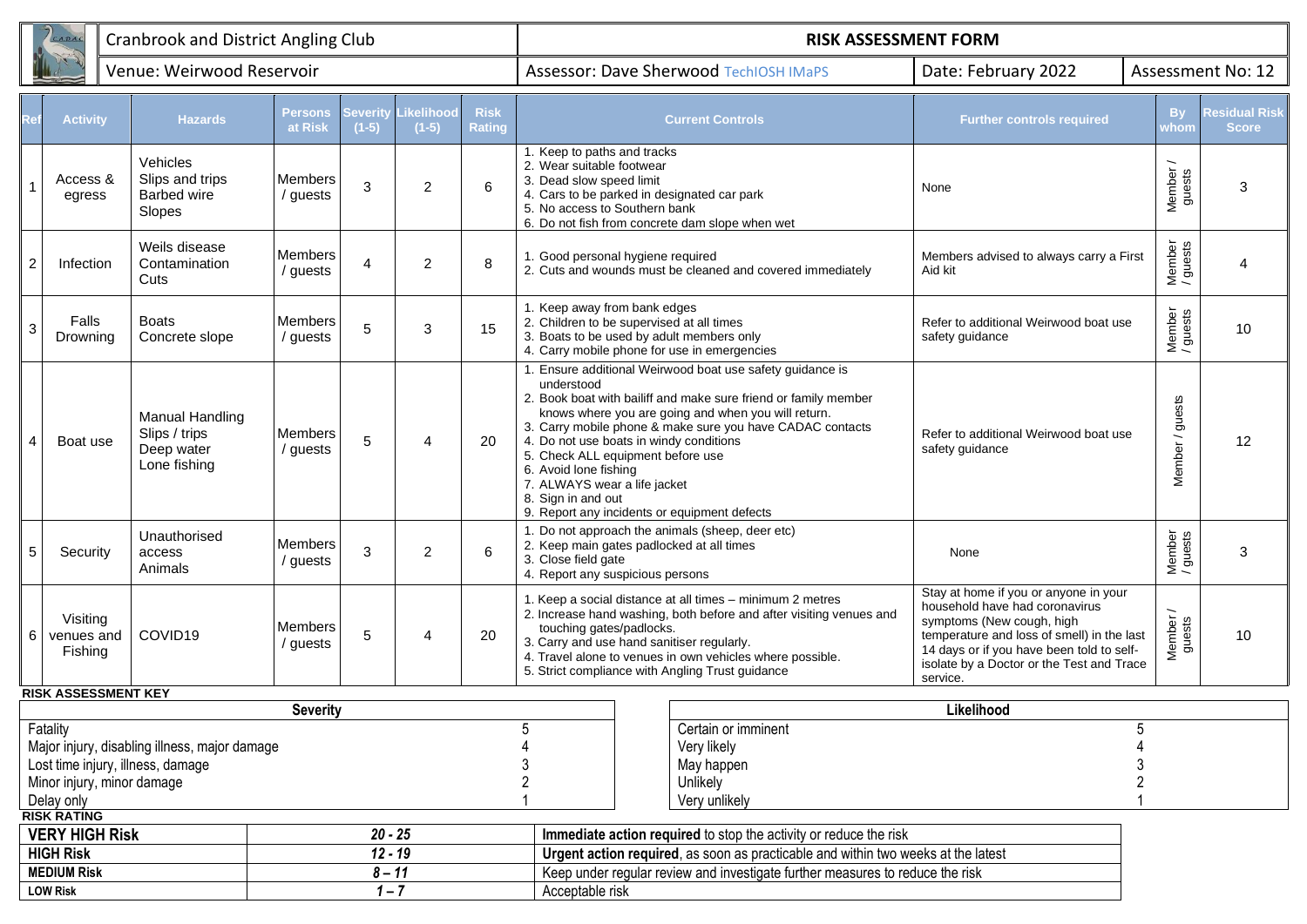

| <b>Cranbrook and District Angling Club</b> | <b>RISK ASSESSMENT FORM</b>              |                     |                   |  |  |  |  |
|--------------------------------------------|------------------------------------------|---------------------|-------------------|--|--|--|--|
| Venue: The White Kemp Sewer                | " Assessor: Dave Sherwood TechIOSH IMaPS | Date: February 2022 | Assessment No: 13 |  |  |  |  |

| Ref            | <b>Activity</b>                      | <b>Hazards</b>                                              | Persons,<br>at Risk        | <b>Severity</b><br>$(1-5)$ | Likelihood<br>$(1-5)$ | <b>Risk</b><br><b>Rating</b> | <b>Current Controls</b>                                                                                                                                                                                                                                                                                                     | <b>Further controls required</b>                                                                                                                                                                                                                        | <b>By</b><br>vhom  | <b>Residual Risk</b><br><b>Score</b> |
|----------------|--------------------------------------|-------------------------------------------------------------|----------------------------|----------------------------|-----------------------|------------------------------|-----------------------------------------------------------------------------------------------------------------------------------------------------------------------------------------------------------------------------------------------------------------------------------------------------------------------------|---------------------------------------------------------------------------------------------------------------------------------------------------------------------------------------------------------------------------------------------------------|--------------------|--------------------------------------|
|                | Access &<br>egress                   | Vehicles<br>Slips and trips<br><b>Barbed wire</b><br>Fences | <b>Members</b><br>/ guests | 3                          | $\overline{2}$        | 6                            | 1. Keep to paths and tracks<br>2. Do not stray onto adjacent land<br>3. Wear suitable footwear<br>4. Cars to be parked in designated car park only                                                                                                                                                                          | None                                                                                                                                                                                                                                                    | Member /<br>guests | 3                                    |
| 2              | Infection                            | Weils disease<br>Contamination<br>Cuts                      | Members<br>/ guests        | 4                          | $\overline{2}$        | 8                            | 1. Good personal hygiene required<br>2. Cuts and wounds must be cleaned and covered<br>immediately                                                                                                                                                                                                                          | Members advised to always carry a<br>First Aid kit                                                                                                                                                                                                      | Member<br>/ guests |                                      |
| 3              | Falls<br>Drowning                    | High banks<br>Steep banks<br>Undercut banks                 | <b>Members</b><br>/ guests | 5                          | 3                     | 15                           | 1. Extreme care when moving down steep banksides<br>2. Fish at far end of stretch, as banks are flatter<br>3. Children to be supervised at all times<br>4. Carry mobile phone for use in emergencies                                                                                                                        | None                                                                                                                                                                                                                                                    | Member<br>/ guests | 10                                   |
| $\overline{4}$ | Access<br>and fishing                | Livestock                                                   | <b>Members</b><br>/ guests | 3                          | 3                     | 9                            | 1. Keep gates closed<br>2. Do not approach the livestock. Try to keep the most<br>distance possible between you and the livestock.<br>3. Do not feed the livestock.<br>4. Keep bait and food contained                                                                                                                      | None                                                                                                                                                                                                                                                    | Member /<br>guests | 9                                    |
| 5              | Fishing<br>alone                     | Slips and trips<br>Accidents<br>Health issues               | <b>Members</b><br>/ guests | 4                          | $\overline{2}$        | 8                            | 1. Avoid fishing alone<br>2. Carry mobile phone for use in emergencies<br>3. Carry first aid kit                                                                                                                                                                                                                            | None                                                                                                                                                                                                                                                    | Member<br>/ guests |                                      |
| 6              | Visiting<br>venues<br>and<br>Fishing | COVID19                                                     | <b>Members</b><br>/ guests | 5                          | 4                     | 20                           | 1. Keep a social distance at all times - minimum 2 metres<br>2. Increase hand washing, both before and after visiting<br>venues and touching gates/padlocks.<br>3. Carry and use hand sanitiser regularly.<br>4. Travel alone to venues in own vehicles where possible.<br>5. Strict compliance with Angling Trust guidance | Stay at home if you or anyone in<br>your household have had<br>coronavirus symptoms (New cough,<br>high temperature and loss of smell)<br>in the last 14 days or if you have<br>been told to self-isolate by a Doctor<br>or the Test and Trace service. | Member / guests    | 10                                   |

| Severity                                      |  | Likelihood          |  |  |
|-----------------------------------------------|--|---------------------|--|--|
| Fatality                                      |  | Certain or imminent |  |  |
| Major injury, disabling illness, major damage |  | Very likely         |  |  |
| Lost time injury, illness, damage             |  | May happen          |  |  |
| Minor injury, minor damage                    |  | Unlikelv            |  |  |
| Delay only                                    |  | Very unlikely       |  |  |

| <b>VERY HIGH Risk</b> | $20 - 25$                | <b>Immediate action required</b> to stop the activity or reduce the risk          |
|-----------------------|--------------------------|-----------------------------------------------------------------------------------|
| HIGH Risk             | $12 - 19$                | Urgent action required, as soon as practicable and within two weeks at the latest |
| l MEDIUM Risk         | 8 – 11                   | Keep under regular review and investigate further measures to reduce the risk     |
| l LOW Risk            | $\overline{\phantom{0}}$ | Acceptable risk                                                                   |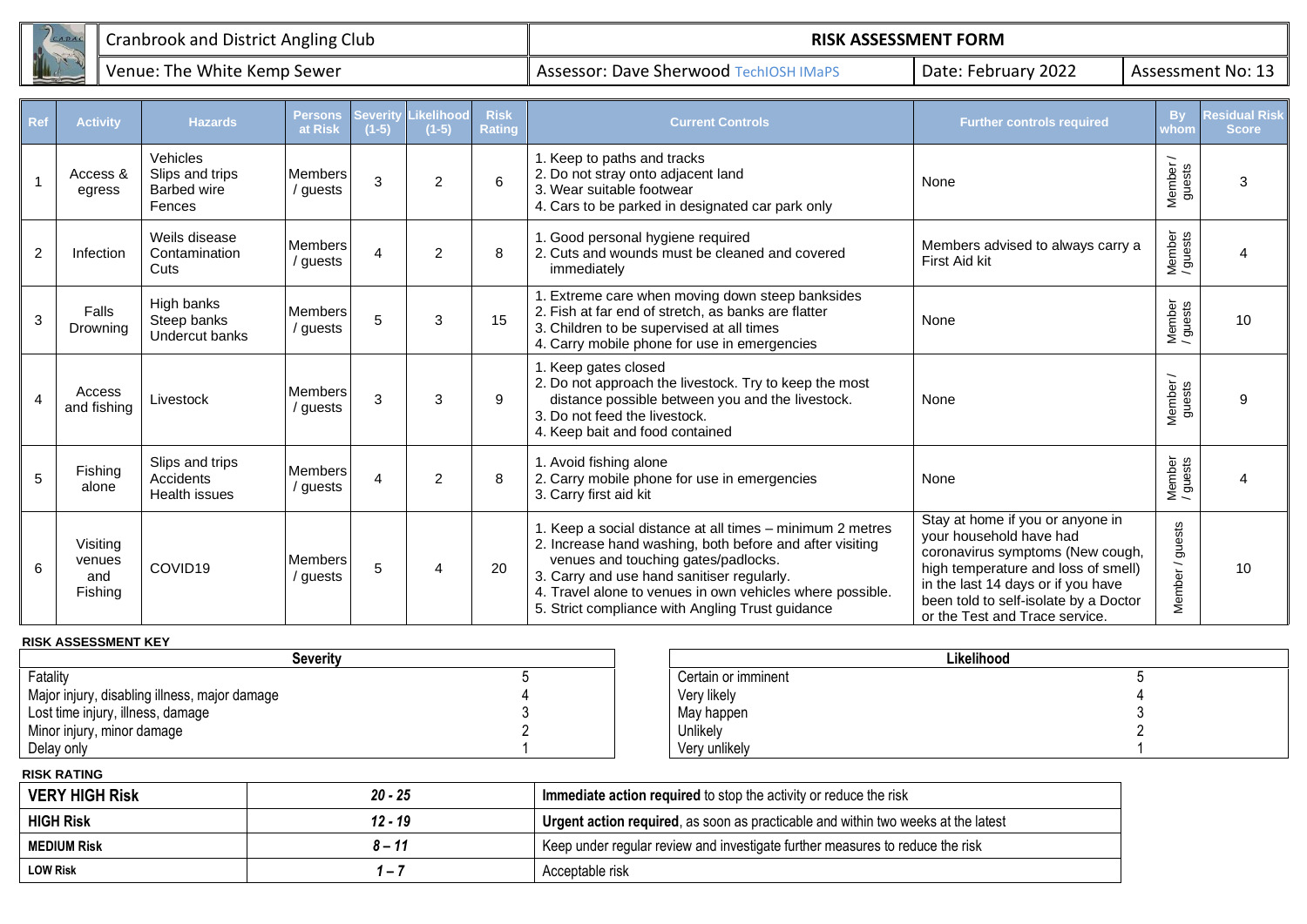|                 |                                  | <b>Cranbrook and District Angling Club</b>                                                           |                           |                    |                       |                       | <b>RISK ASSESSMENT FORM</b>                                                                                                                                                                                                                                                                                                 |                                                                                                                  |                                                                                                                                                                                                                                 |                    |                                      |
|-----------------|----------------------------------|------------------------------------------------------------------------------------------------------|---------------------------|--------------------|-----------------------|-----------------------|-----------------------------------------------------------------------------------------------------------------------------------------------------------------------------------------------------------------------------------------------------------------------------------------------------------------------------|------------------------------------------------------------------------------------------------------------------|---------------------------------------------------------------------------------------------------------------------------------------------------------------------------------------------------------------------------------|--------------------|--------------------------------------|
|                 |                                  | <b>Activity: Work Parties</b>                                                                        |                           |                    |                       |                       |                                                                                                                                                                                                                                                                                                                             | <b>Assessor: Dave Sherwood TechIOSH IMaPS</b><br>Date: February 2022                                             |                                                                                                                                                                                                                                 |                    | Assessment No: 14                    |
| Ref             | <b>Activity</b>                  | <b>Hazards</b>                                                                                       | <b>Persons</b><br>at Risk | ieverit<br>$(1-5)$ | Likelihood<br>$(1-5)$ | <b>Risk</b><br>Rating | <b>Current Controls</b>                                                                                                                                                                                                                                                                                                     |                                                                                                                  | <b>Further controls required</b>                                                                                                                                                                                                | <b>By</b><br>vhom  | <b>Residual Risk</b><br><b>Score</b> |
|                 | Environment                      | Mud<br>Rain, Sleet, Snow<br>Hot /cold temperature<br>Water<br>UV rays                                | Member                    | $\overline{2}$     | $\overline{4}$        | 8                     | 1. PPE<br>2. Washing / Toilet facilities<br>3. Weather Reports<br>4. Sun creams<br>5. Adequate Clothing                                                                                                                                                                                                                     | Ensure good hygiene<br>Take plenty of food and drink                                                             | Wear suitable and sufficient clothing to meet climate conditions<br>Wear suitable PPE (overalls, boots, gloves, hat)<br>Wear sun creams/hats etc in high summer                                                                 | Member             | 6                                    |
| $\overline{2}$  | Personal Protective<br>Equipment | No PPE<br>Damaged PPE<br>Inadequate PPE<br>Incorrect PPE                                             | Member                    | $\mathcal{S}$      | $\overline{3}$        | 9                     | PPE<br>$\mathbf{1}$<br>2. Equipment manufacturers' quidance                                                                                                                                                                                                                                                                 | sufficiently protected<br>quidance.                                                                              | Ensure head, eyes, ears, respiration, feet, hands and body are<br>PPE to be worn in accordance with any equipment manufacturers'                                                                                                | Member             | 6                                    |
| 3               | Machinery /<br>Equipment         | Manual Handling<br>Hazardous substances<br>Cuts/impacts<br><b>Burns</b>                              | Member                    |                    | $\Delta$              | 16                    | 1. Two man lifting<br>2. Trolleys / wheelbarrows<br>Equipment manufacturers' quidance<br>3.<br>PPE<br>4.<br>5. Close venue during work                                                                                                                                                                                      | Follow manufacturer's instructions<br>Keep equipment under supervision<br>Never refuel when equipment is running | Competent persons only to use equipment<br>Seek assistance to lift heavy/awkward loads                                                                                                                                          | Member             | $\boldsymbol{8}$                     |
| $\overline{4}$  | Attendance                       | Lone working<br>Slips/trips<br>Unauthorised access                                                   | Member                    | 3                  | 3                     | 9                     | Scheduled meeting time<br>$\mathbf{1}$ .<br>2. Instructions prior to day<br>3. Register taken before start                                                                                                                                                                                                                  | Avoid lone working<br>Inform others of intended work<br>Provision of First Aid Kit                               |                                                                                                                                                                                                                                 | Mem<br>ber         | $\mathbf{3}$                         |
| 5               | Work on or near<br>water         | Bacteria/Biological<br>Falls of Person<br>Deep water<br>Vermin<br>Electric<br>Slips, Trips and Falls | Member                    | .5                 | 3                     | 15                    | Good hygiene<br>$\mathbf{1}$<br>2. PPE<br>3. Accompanied work<br>Mobile phone<br>4.<br>Register taken before start<br>5.<br>6. Life jackets if necessary                                                                                                                                                                    | Avoid contact with water<br>Wear adequate clothing and PPE<br>Maintain paths/walkways                            | Avoid damp slopes or banks of lakes / ponds<br>Keep vegetation clear to define bank edge                                                                                                                                        | Member             | 10 <sup>°</sup>                      |
| $6\overline{6}$ | Toxic / Harmful<br>substances    | Dust<br>Oil<br>Cement<br>Petrol<br>Rat Poison                                                        | Member                    |                    | 3                     | 12                    | <b>COSHH Regulations</b><br>2. Safety Data sheets<br>3. Manufacturers labels<br>PPE<br>4.<br>5.<br>Good hygiene<br>6. Use of bait stations                                                                                                                                                                                  | using substances                                                                                                 | Ensure adequate ventilation and follow manufacturers instruction<br>Ensure employees aware of COSHH Assessment findings before<br>Appropriate housekeeping of materials and substances                                          | Member             | $\boldsymbol{8}$                     |
| $\overline{7}$  | Vegetation<br>clearance          | Ragwort<br>Giant Hogweed<br>Japanese Knotweed<br>Weedkiller                                          | Member /<br>Contractor    | 3                  | 3                     | 9                     | 1. Identification of invasive plant<br>2. PPE<br>3. Use of glyphosate weedkiller<br>Manufacturers instructions                                                                                                                                                                                                              | Burn weeds onsite                                                                                                | Awareness of what these weeds look like<br>Treatment by qualified person and contractors must have a National<br>Proficiency Tests Council (NPTC) certification.                                                                | Member             | 3                                    |
| 8               | <b>Bonfires</b>                  | <b>Burns</b><br>Spread of fire<br>Smoke inhalation                                                   | Member                    | $\mathcal{S}$      | 3                     | 9                     | Locate in clear/open area<br>2. Constant supervision<br>3. Small fires only                                                                                                                                                                                                                                                 | Do not use petrol to light fire<br>Wood and vegetation only to be burnt                                          | Keep all flammable liquids away from area                                                                                                                                                                                       | Memb<br>er         | 3                                    |
| 9               | Boat use                         | Deep water<br>Manual handling<br>Impact / Abrasion                                                   | Member                    | .5                 | 3                     | 15                    | Wear life jackets<br>2. Two man operations (no lone working)<br>Operate motor when prop submersed<br>3.<br>4. Stay seated                                                                                                                                                                                                   |                                                                                                                  | Boat to be used by committee members only<br>Check boat, motor and life jackets for defects before use                                                                                                                          | Member             | 10                                   |
| 10              | Visiting venues<br>and Fishing   | COVID19                                                                                              | Members<br>guests         | 5                  | $\overline{4}$        | 20                    | 1. Keep a social distance at all times - minimum 2 metres<br>2. Increase hand washing, both before and after visiting<br>venues and touching gates/padlocks.<br>3. Carry and use hand sanitiser regularly.<br>4. Travel alone to venues in own vehicles where possible.<br>5. Strict compliance with Angling Trust guidance | Trace service.                                                                                                   | Stay at home if you or anyone in your household have<br>had coronavirus symptoms (New cough, high<br>temperature and loss of smell) in the last 14 days or if you<br>have been told to self-isolate by a Doctor or the Test and | Member /<br>guests | 10                                   |

| Severity                                      |  | Likelihood          |  |  |
|-----------------------------------------------|--|---------------------|--|--|
| Fatality                                      |  | Certain or imminent |  |  |
| Major injury, disabling illness, major damage |  | Very likely         |  |  |
| Lost time injury, illness, damage             |  | May happen          |  |  |
| Minor injury, minor damage                    |  | Unlikely            |  |  |
| Delay only                                    |  | Very unlikely       |  |  |
| <b>BIAILBATILLE</b>                           |  |                     |  |  |

| <b>RISK RATING</b>    |                     |                                                                                           |
|-----------------------|---------------------|-------------------------------------------------------------------------------------------|
| <b>VERY HIGH Risk</b> | $20 - 25$           | <b>Immediate action required</b> to stop the activity or reduce the risk                  |
| HIGH Risk             | 12 - 19             | <b>Urgent action required</b> , as soon as practicable and within two weeks at the latest |
| <b>MEDIUM Risk</b>    | 8 – 11              | Keep under regular review and investigate further measures to reduce the risk             |
| LOW Risk              | $\epsilon$ – $\tau$ | Acceptable risk                                                                           |